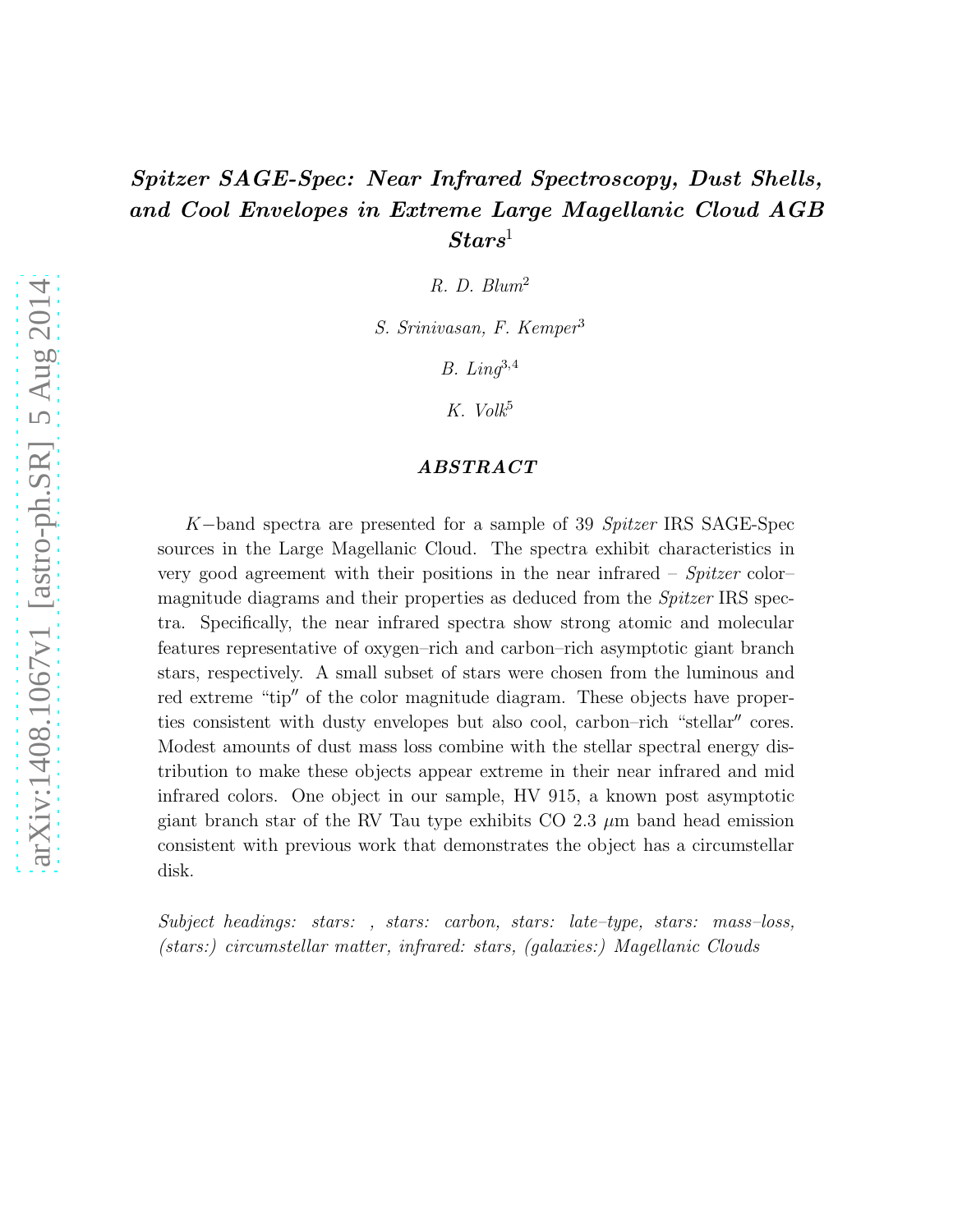Facilities: SOAR (), Spitzer()

# 1. Introduction

[Meixner et al. \(2006\)](#page-16-0) presented Surveying the Agents of a Galaxy's Evolution (SAGE), a Spitzer IRAC and MIPS imaging survey of the Large Magellanic Cloud (LMC). The survey covered the main body of the LMC  $(7\times7 \text{ degrees}^2)$  in all the IRAC and MIPS bands. The resolved stellar populations in the LMC were particularly well covered on the giant and asymptotic giant branches (AGB) as well as on the sequences of more luminous red super-giants (RSG) [\(Blum et al. 2006\)](#page-15-0). [Kemper et al. \(2010\)](#page-16-1) selected a sample of  $\sim$  200 objects from the SAGE color–magnitude diagrams (CMD) to observe with the Spitzer IRS (see below); this IRS data set is known as the SAGE–Spec survey. See also [Zijlstra et al. \(2006\)](#page-17-0) and [Sloan et al. \(2008\)](#page-17-1) for Spitzer IRS observations of evolved stars in the LMC. In this paper, we present near infrared K−band spectra of the brighter IRS sources from the [Kemper et al.](#page-16-1) [\(2010\)](#page-16-1) sample. The IRS spectra have been classified with respect to their basic properties according to their mid and far–infrared spectral characteristics by [Woods et al. \(2011\)](#page-17-2).

One of the primary goals of SAGE and SAGE–Spec is to quantify the mass loss return of evolved stars into the LMC interstellar medium. To this end, we have embarked on a program to study individual objects representing each class of mass losing star in the CMD to better understand the mass loss contributions as a function of position on the CMD (i.e. by evolutionary state, chemical composition, and mass). Knowledge of the type of "stellar core′′ embedded in the dusty envelope for any given source is an important model input and can help elucidate the nature of the object as well. Both [Srinivasan et al. \(2010](#page-17-3)) and [Sargent et al. \(2010\)](#page-16-2) have modeled individual sources from the SAGE/SAGE–Spec sample. In these cases, photometry was used to constrain the stellar models at optical and near infrared wavelengths. Adding near infrared spectra can further constrain the stellar core

<sup>&</sup>lt;sup>1</sup>Based on observations obtained at the Southern Astrophysical Research (SOAR) telescope, which is a joint project of the Ministério da Ciência, Tecnologia, e Inovação (MCTI) da República Federativa do Brasil, the U.S. National Optical Astronomy Observatory (NOAO), the University of North Carolina at Chapel Hill (UNC), and Michigan State University (MSU).

<sup>2</sup>NOAO, 950 North Cherry Avenue, Tucson, Arizona, 85719

<sup>3</sup>Academia Sinica, Institute of Astronomy and Astrophysics, 11F of Astronomy–Mathematics Building, NTU/AS, No. 1, Sec. 4, Roosevelt Rd, Taipei 10617, Taiwan, R.O.C.

<sup>4</sup>University of Toronto and Academia Sinica Institute for Astronomy and Astrophysics

<sup>5</sup>Space Telescope Science Institute, 3700 San Martin Drive, Baltimore, MD 21218, USA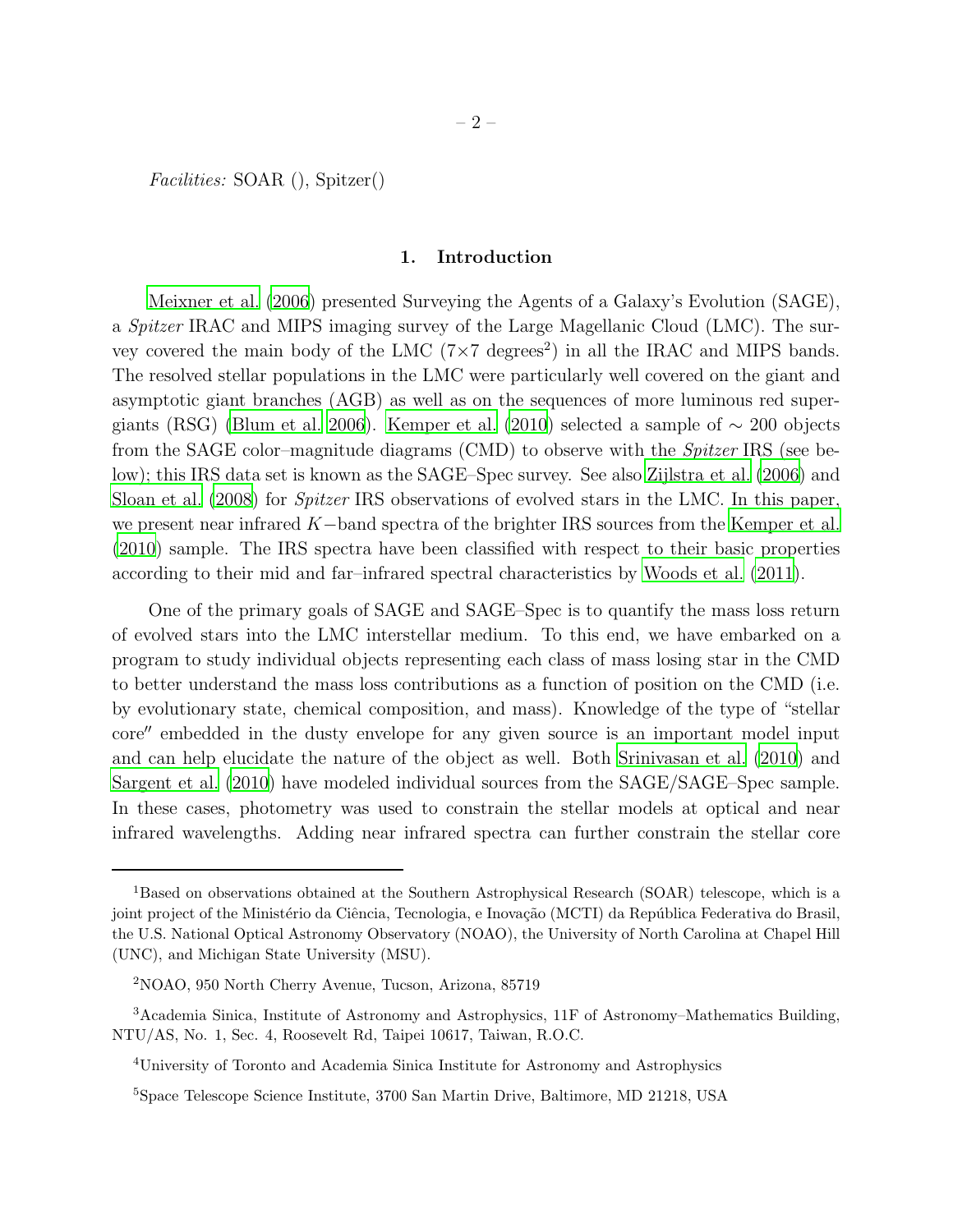properties (for example, leading to a more accurate  $T_{eff}$ ).

The SAGE–Spec sample included 197 sources selected from the SAGE IRAC and MIPS photometry [\(Kemper et al. 2010](#page-16-1)). The sample was selected to cover the range of populations (young and old) expected based on the known star–formation history of the LMC and cover each area of the CMD. The present near infrared program concentrated on the brighter objects in the sample and those concentrated on the AGB, RSG, and extreme AGB (XAGB) as defined by [Blum et al. \(2006\)](#page-15-0). These three populations are easily seen in Figure [1](#page-18-0) and the sub–sample of objects observed is over plotted in the diagram. The RSG are the sequence with the brightest objects observed in this sample (e.g. object 19). The AGB stars include both oxygen  $(O-)$  rich and carbon  $(C-)$  rich stars above the red giant branch (the dense sequence of stars at  $J-[8.0] \approx 1.0$  and reaching [8.0] = 12). The XAGB starts near object 69 in this diagram and extends to redder colors (to object 144 and beyond). Galaxies inhabit the broad clump of fainter objects near  $J-[8.0] \approx 5.0$ . The obvious sequences to the blue of the red giants and RSG are warmer evolved stars, hot stars, and foreground objects; see [Blum et al. \(2006\)](#page-15-0) for details.

## 2. Observations

The brighter stars at 2  $\mu$ m (K band) were chosen from the SAGE–Spec sample to be observed at the SOAR 4.1–m telescope on Cerro Pach´on in Chile. Practically speaking this meant sources with  $K \leq 12$  mag. A sample of 39 stars was observed over a five night period in November, 2007. Spectra were obtained with the Ohio State InfraRed Imaging Spectrograph, OSIRIS. OSIRIS is described in detail by [Depoy et al. \(1993\)](#page-15-1). The instrument was configured in the  $f/7$  camera mode, which delivers 0.14″ pixel<sup>-1</sup>, an 0.45″ (3 pixel) slit and a spectral resolution of  $R = \lambda/\Delta\lambda = 3000$ .

Data were taken on the nights of 16–20 November 2007 (local time). The weather was good, mostly clear for the entire five night run as indicated by the GOES satellite imaging archive maintained at CTIO<sup>[6](#page-2-0)</sup>. The seeing was also good as measured on acquisition images. 16 November was outstanding with acquisition images recording delivered image quality (DIQ) under 0.5′′ most of the night. The other nights had DIQ near 0.5′′ in acquisition images most of the time. Excursions to 0.7″ were observed as was one acquisition sequence as good as 0.31′′. The objects were identified unambiguously in 2MASS images using the SAGE coordinates. In each case a bright  $K$ -band source was easily identified as the target in acquisition images which we compared to the 2MASS image. SAGE IRAC sources have

<span id="page-2-0"></span><sup>6</sup>http://www.ctio.noao.edu/sitetests/GOES/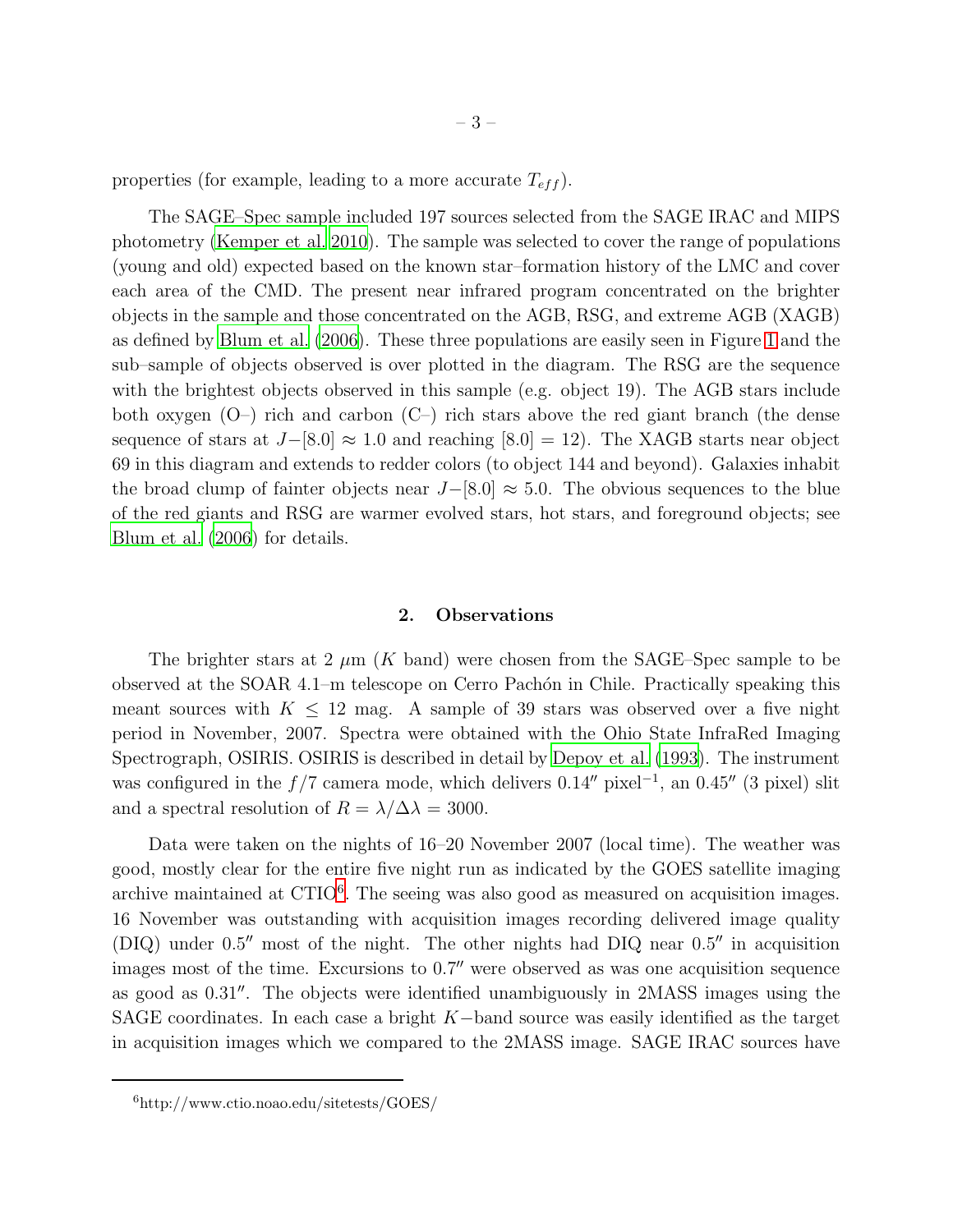typical positional differences from 2MASS positions of  $\leq 0.3''$  [\(Meixner et al. 2006\)](#page-16-0).

Each source was observed in the same way. Objects were acquired in imaging mode with OSIRIS and then placed on the center of the  $72'' \times 0.42''$  slit. The telescope was then moved to dither the source along the slit obtaining six samples separated by  $6''$ . Observations of hot stars (A–type) were made throughout each night every few hours and at airmass within 0.1 of each object to be used for correcting Telluric features in the object spectra.

Flat field images were obtained using the calibration lamp mounted on the same Instrument Support Box (ISB) that the instrument is mounted on. Flats were taken after each object sequence in the hope that this would more effectively remove fringing in the spectrum due to the instrument. However, this was not the case and in the end flats were averaged throughout the night.

# 3. Data Reduction

All basic data reduction steps were completed with IRAF<sup>[7](#page-3-0)</sup>. IRAF wrapper scripts from the CTIO InfraRed Reduction (CIRRED<sup>[8](#page-17-4)</sup>) package were used to execute the actual data reduction steps.

The object images were flattened with the dome flats, and bad pixels corrected by interpolating across them in each dimension. The bad pixel mask was made using illuminated flat field images and dark images.

Sky images were made by median combining the on–source images themselves. Once corrected by the flat field and bad pixel mask, each object image was sky subtracted using the median sky image from that object sequence. One dimensional spectra were extracted from these images, and the six samples combined to form an object spectrum. The object spectra were calibrated in wavelength using the quadratic solution to emission lines from an Argon lamp in the ISB calibration source. The RMS error in the known positions of Ar lines was less than 0.1 pixels (1 pixel = 3.7 Å). All the spectra were arbitrarily shifted to have a CO 2-1 rotational vibrational band head position of 2.2935  $\mu$ m.

One dimensional spectra were extracted from the two dimensional images using IRAF

<span id="page-3-0"></span><sup>7</sup> IRAF is distributed by the National Optical Astronomy Observatory, which is operated by the Association of Universities for Research in Astronomy (AURA) under cooperative agreement with the National Science Foundation.

<sup>8</sup>http://www.ctio.noao.edu/instruments/ir instruments/datared.html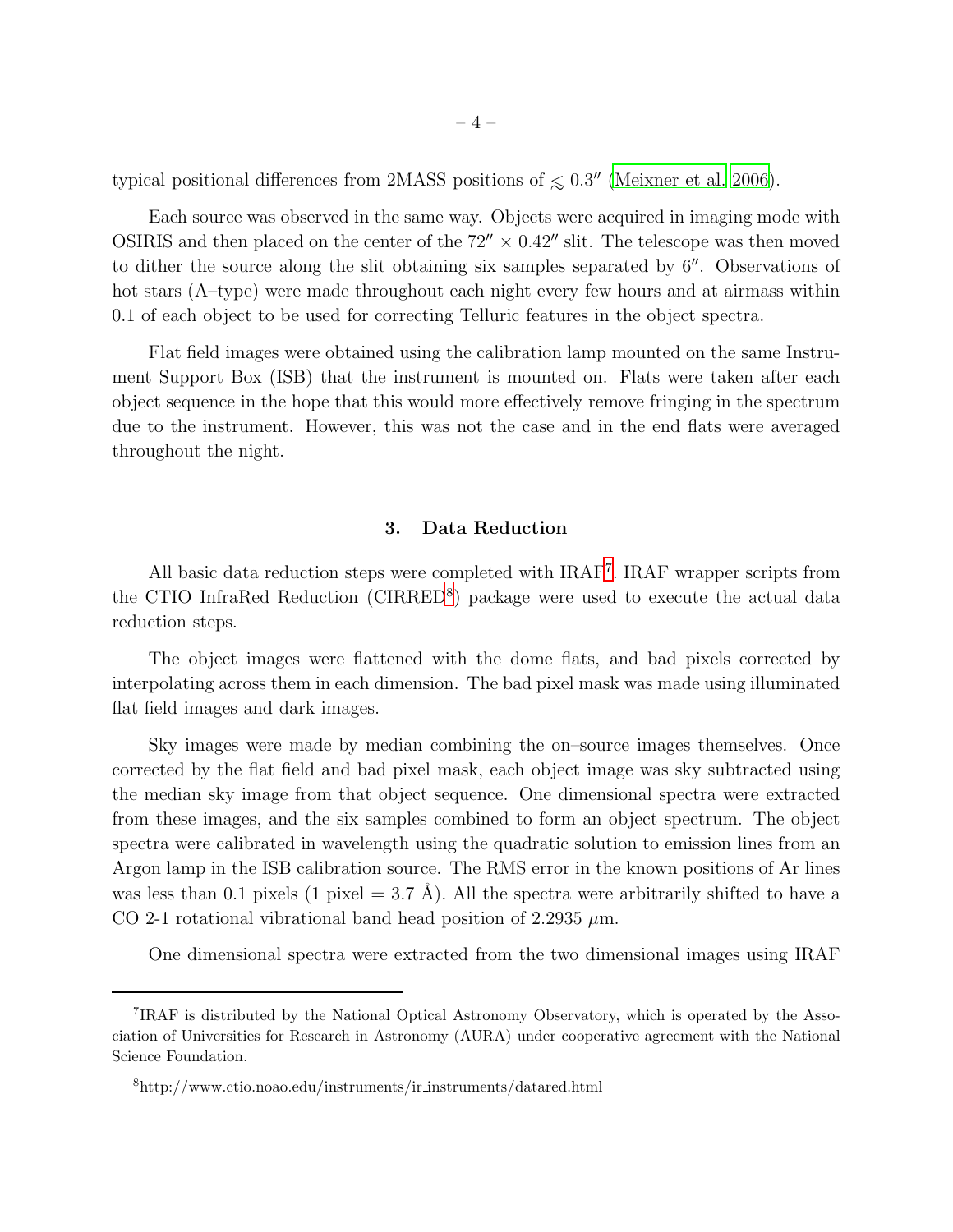APEXTRACT. The average spectral flux differences between individual dithers (typically 10 − 20 % but with occasional larger excursions) are dominated by slit positioning (due to tracking, flexure, and slit position angle orientation error) and variable cloud (in some cases). Each spectrum from individual dithers was normalized before median combining to enhance bad pixel rejection.

Each object spectrum was then divided by a hot star telluric "standard" star spectrum (HD or Hipparcos A–type stars) that had been reduced in just the same way. Small shifts in wavelength were made to align the hot star telluric features with those in the object spectrum (by cross correlation). The hot star chosen was always one that had been observed at an airmass within 0.1 of the object, and usually within 1 to 2 hours clock time.

As noted by [Dewitt et al. \(2013\)](#page-16-3), there is an unknown fringe or other instrumental signature in the OSIRIS spectra taken at SOAR (see Figure [2\)](#page-19-0). The pattern manifests itself as three main features approximately 60 pixels in width with amplitude 10% to 20% of the continuum. There are secondary features associated with each primary feature that have  $\sim$ half the primary amplitude. Fortunately, these features are straightforward to remove from our spectra at a level which is sufficient for our science goals. The features appear at times, but not other times and affect both the objects and standards in the same way.

The features are removed as the last step of the reduction process. First, for each night, we built two feature or fringe maps. These were obtained by dividing hot star spectra of the same star taken at different times and then smoothing the resulting ratio by a  $\sim 100$ pixel moving average. The only structure left in such a ratio is the feature strength as a function of wavelength. Since we don't know if any particular object will have "emission" or ′′absorption′′ features after dividing by the telluric standard, we construct a map of both types. The telluric corrected object spectrum was reviewed and then the appropriate map chosen to use to correct any of the fringe–like features. The correction was made by using the IRAF task TELLURiC which allows the user to interactively shift a standard spectrum (in this case the feature map) relative to the object and also vary the strength of the features. Each object was corrected in this way and the spectra shifted and feature strength adjusted by eye until the best final spectrum was obtained (an RMS difference is given by the task TELLURIC which was also used to guide the choice of final correction). While the source of the features remains unclear, the correction is relatively straight forward and relies entirely on taking multiple spectra of the same object. An example of the features, uncorrected and corrected spectra is shown in Figure [2.](#page-19-0)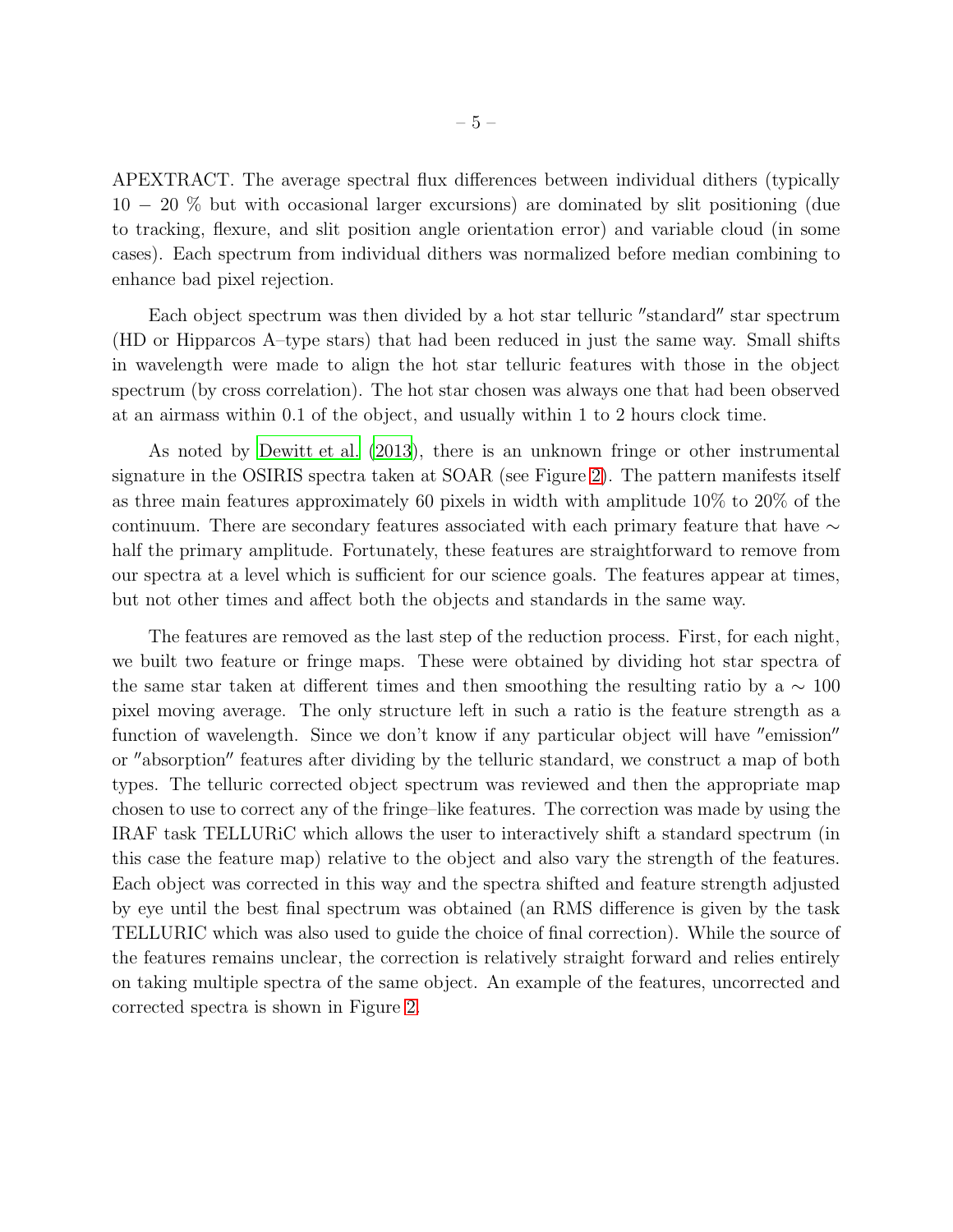### 4. Results

The object properties are listed in Table [1.](#page-17-5) The objects are listed in order of increasing  $J-[8.0]$  color. The first column gives the object number as defined in our original observing list. The sources were independently numbered in the Spitzer IRS proposal. Each spectrum has an associated ID for the *Spitzer* IRS observations [\(Woods et al. 2011\)](#page-17-2) as well, and this SSID is noted in the table. A "type′′ is assigned in the table based upon three distinct observations: the location in the CMD, the (present) near infrared spectrum, and the point source classification of [Woods et al. \(2011\)](#page-17-2) for the associated IRS SSID.

The great majority of the sources presented herein are known variable stars; see the descriptions presented for each object by [Woods et al. \(2011](#page-17-2)) based on the variable classifications of [Alcock et al. \(1998](#page-15-2)); [Groenewegen \(2004\)](#page-16-4); [Ita et al. \(2004\)](#page-16-5); [Fraser et al. \(2005,](#page-16-6) [2008\)](#page-16-7); [Soszy˜nski et al. \(2009](#page-17-6)) and [Vijh et al. \(2009](#page-17-7)). Riebel and collaborators (private communication) have made a study a the photometric variability of SAGE sources in the IRAC bands. They find large amplitude variations  $(0.3 - 1 \text{ mag})$  for objects 3, 84, 87, 88, 94, and 144 in our sample in [3.6] and [4.5].

The object spectra are shown in Figures [3,](#page-20-0) [4,](#page-21-0) [5,](#page-22-0) [6,](#page-23-0) and [7.](#page-24-0) In the following, we discuss the near infrared features in these spectra that clearly identify their O–rich, C–rich, and "extreme" character. Inspection and comparison of the individual spectra with the labels in Figure [1](#page-18-0) for the  $J-[8.0]$  CMD shows the spectral morphology indicated is well matched to the position of the objects in the CMD. For example, C–rich stars do not appear on the lower part of the AGB in Figure 1 or on the RSG sequence. O–rich objects are generally confined to the lower part of the AGB, and the RSG sequence appears to be exclusively populated by O–rich stars. Some O–rich objects do fall on or near the XAGB, and we discuss these further below.

The objects shown in Figures [3](#page-20-0) and [4](#page-21-0) have the distinct features of normal M–type stars that are typical of stars on the RSG locus and O–rich AGB locus [\(Nikolaev & Weinberg](#page-16-8) [2000;](#page-16-8) [Cioni et al. 2006](#page-15-3); [Blum et al. 2006](#page-15-0)). The features include strong CO absorption due to the 2–0 rotational–vibrational band head at 2.29  $\mu$ m, as well as atomic features such as Na I and Ca I at 2.21  $\mu$ m and 2.26  $\mu$ m, respectively [\(Kleinmann & Hall 1986\)](#page-16-9). All these objects are independently identified as O–rich by [Woods et al. \(2011\)](#page-17-2) from their Spitzer IRS spectra.

The C–rich stars (Figure [5\)](#page-22-0) exhibit strong, unresolved, molecular absorption that results in so much distributed opacity the continuum appears "noisy′′. But this is not the case (as is well known), the spectra are normal for these types; see, for example, [Frogel & Hyland](#page-16-10) [\(1972\)](#page-16-10), or more recently the compilation of [Tanaka et al. \(2007](#page-17-8)). The C–rich objects do still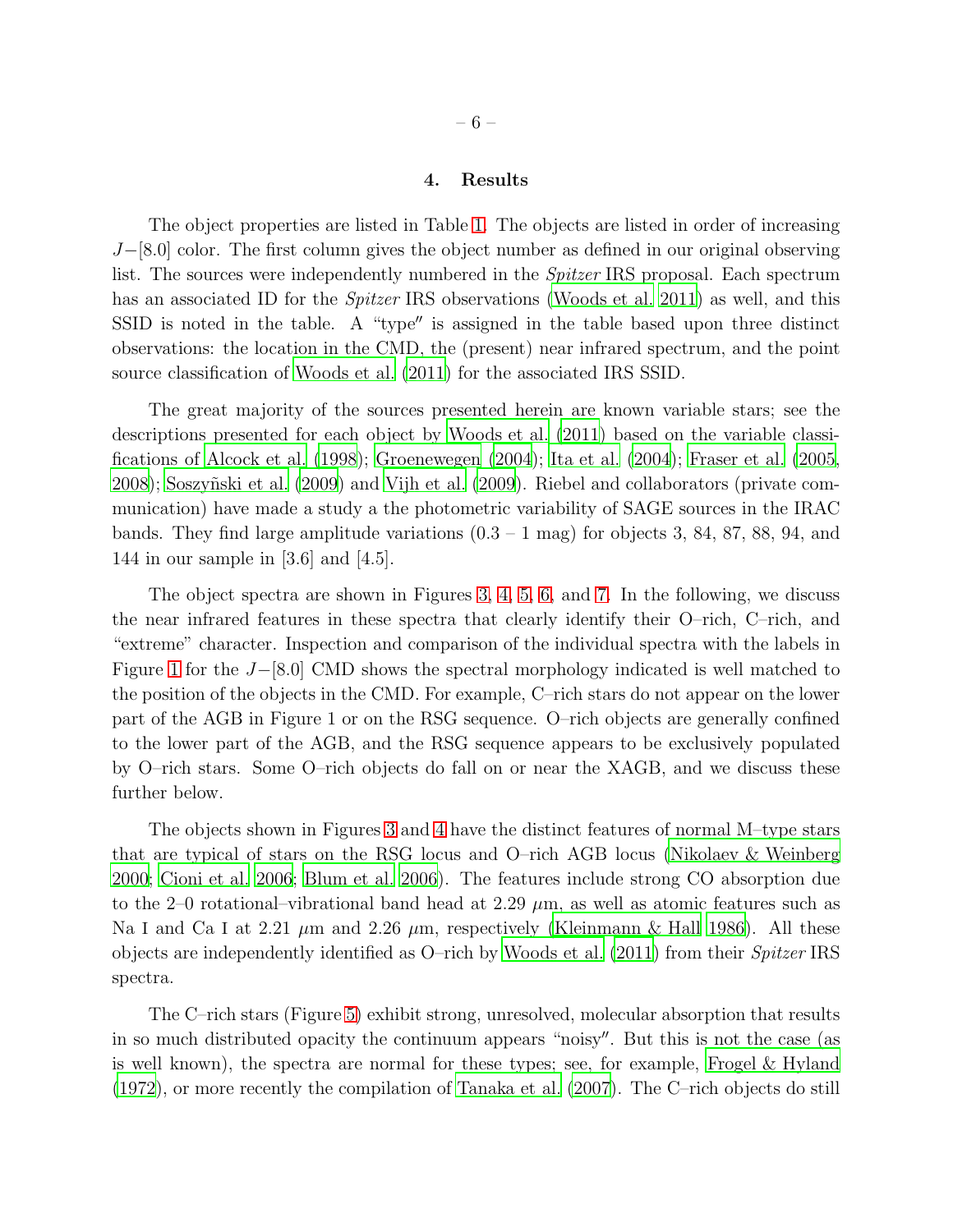show strong CO absorption at 2.29  $\mu$ m, but atomic features typical in the O–rich stars are not identifiable. Even a cursory comparison of Figures [3,](#page-20-0) [4,](#page-21-0) and [5](#page-22-0) shows that the stars are easily distinguished by their near infrared spectra. All these objects are independently identified as C–rich by [Woods et al. \(2011\)](#page-17-2) from their Spitzer IRS spectra.

The stars depicted in Figure [6](#page-23-0) are so called "extreme AGB (XAGB)′′ stars as defined in [Blum et al. \(2006\)](#page-15-0). These objects populate the plume of AGB stars that run to very red ("extreme") colors in the  $J-[8.0]$  vs. [8.0] CMD (Figure [1\)](#page-18-0). As defined by [Blum et al.](#page-15-0) [\(2006\)](#page-15-0) and based upon near infrared colors [\(Nikolaev & Weinberg 2000;](#page-16-8) [Cioni et al. 2006](#page-15-3)), the XAGB stars are those with  $J-[8.0] > 3.1$  mag. The sequence of spectra goes toward redder J−[8.0] from top to bottom. The bluest XAGB stars appear like normal C–rich objects. Those toward the red end of the sequence, however, become nearly featureless. There is still apparent CO 2.29  $\mu$ m absorption, though it is weaker as is the presumed normal distributed absorption seen in Figure [5.](#page-22-0) [Frogel & Hyland \(1972](#page-16-10)) studied Galactic C–stars with a range of colors and concluded veiling of the stellar photosphere by dust emission arising in the shell would explain the anti correlation of CO absorption strength and infrared color. None of the Frogel & Hyland  $(1972)$  stars appears as "veiled" as the reddest XAGB stars presented here or with as weak absorption, but the veiling mechanism is probably correct in the LMC case as well (see §5).

The XAGB objects all show a strong feature not present in the normal C–rich stars, absorption at 2.26  $\mu$ m. This may be due to CN [\(Wallace & Hinkle 1996\)](#page-17-9). [Frogel & Hyland](#page-16-10) [\(1972\)](#page-16-10) also identify numerous absorption features due to CN (some near 2.26  $\mu$ m) as well as features due to  $C_2H_2$ , and HCN, though no feature as strong as shown in Figure [6](#page-23-0) is present at 2.26  $\mu$ m in their spectra. [Woods et al. \(2011\)](#page-17-2) classify the XAGB stars in Figure [6](#page-23-0) as C–rich from their mid–infrared IRS spectra.

The remaining few stars are shown in Figure [7.](#page-24-0) These objects, discussed below, have spectra that are not necessarily expected for their location in the CMD. It is only with additional information [\(Woods et al. 2011,](#page-17-2) the Spitzer IRS point source characterization) that their nature is discovered. Object 170 is a galaxy according to [Woods et al. \(2011\)](#page-17-2). Its spectral energy distribution (SED) places it in the galaxy region of the CMD [\(Blum et al.](#page-15-0) [2006\)](#page-15-0). The remaining four objects turn out to be O–rich, though only object 7 is obviously so from the near infrared spectrum. Objects 7, 81, 88, and 90 are classified as post–AGB (PAGB) stars [\(Woods et al. 2011\)](#page-17-2). Object 88 shows CO emission in the near infrared, while objects 81 and 90 show CO 2.3  $\mu$ m absorption.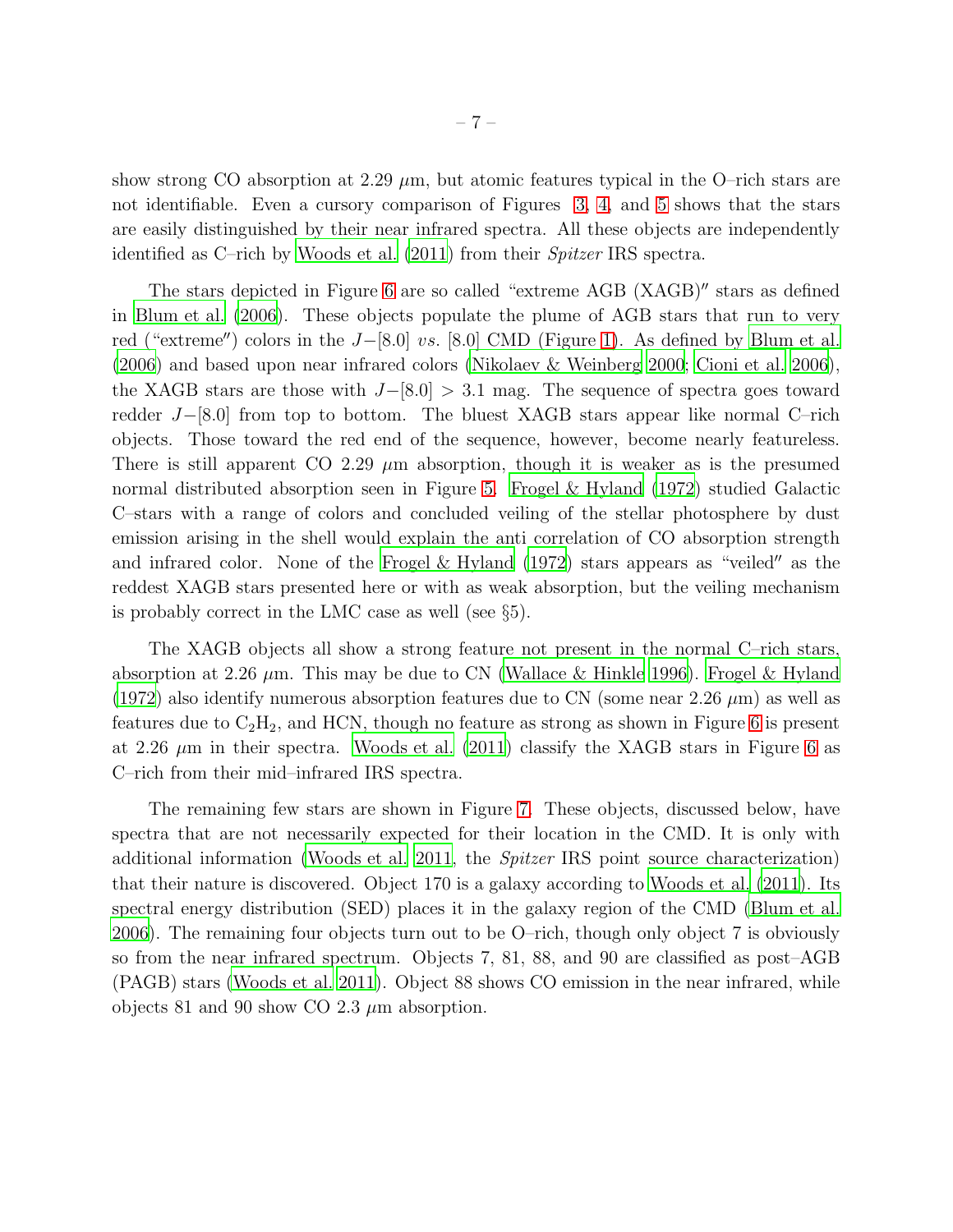### 5. Discussion

[Blum et al. \(2006](#page-15-0)) categorized most of the evolved stars in the LMC Spitzer and 2MASS CMDs based on colors and magnitudes and confirmed the basic characterization of objects in Figure [1](#page-18-0) through association of position with what was known from spectroscopic follow– up in the literature. More recently, [Boyer et al. \(2011](#page-15-4)) did a similar classification for the AGB stars in the Small Magellanic Cloud which results in an an analogous set of C–rich and O–rich AGB stars. [Boyer et al. \(2011](#page-15-4)) adopted the same color cut to define XAGB stars in the J−[8.0] vs. [8.0] CMD as did [Blum et al. \(2006\)](#page-15-0). As seen in Figure [1](#page-18-0) (adopted from [Blum et al. 2006](#page-15-0)), the XAGB clearly appears to be an extension of the AGB which itself had two distinct O– and C–rich components. The RSGs were classified as a luminous branch of more massive O–rich (i.e. K or M–type) stars and between the AGB and RSG sequence were bright or luminous O–rich AGB stars. But at colors with  $J-[8.0] \geq 3$ , little was known, and it was not clear what the nature of any particular XAGB star should be. The main objective of this work is to use near infrared spectra and the Spitzer IRS spectral characteristics to further explore the AGB with emphasis on the XAGB.

Figure [9](#page-26-0) shows a blowup of the AGB, RSG, bright O–rich, XAGB region of the J−[8.0] vs. [8.0] CMD. The spectra presented in this work were selected to fall neatly on the sequences in this diagram. The O–rich stars (Figures [3](#page-20-0) and [4\)](#page-21-0) are distributed on the RSG sequence, the bright O–rich AGB sequence (between the RSGs and the normal C–star sequence), and at the tip of the main O–rich AGB above the red giant branch.

The normal C–rich stars (Figure [5\)](#page-22-0) fall on the main C–rich sequence. XAGB objects 77 and 38 (Figure [6\)](#page-23-0) are clearly normal C–rich stars (compare Figure [5\)](#page-22-0). The IRS spectra are consistent with this classification. Of the remaining objects with colors that place them on or near the XAGB, most have rising continua to the red and weak features (objects 94, 87, 123, 142, 50, 144). One object, number 87 was not detected (we will discuss it briefly below). There are apparently three O–rich objects in the XAGB, and these are discussed in  $§ 5.1.$ 

#### 5.1. Extreme AGB Stars

As noted above, several of the XAGB objects have near infrared spectra of normal C– stars. Upon closer examination, most of the XAGB stars with weak features have absorption band heads due to CO. Only object 94 and 142 do not (or the feature is very weak). All of the XAGB stars have evidence of an absorption feature at  $2.26 \mu m$ , except object 94. Above we speculated this absorption might be due to CN.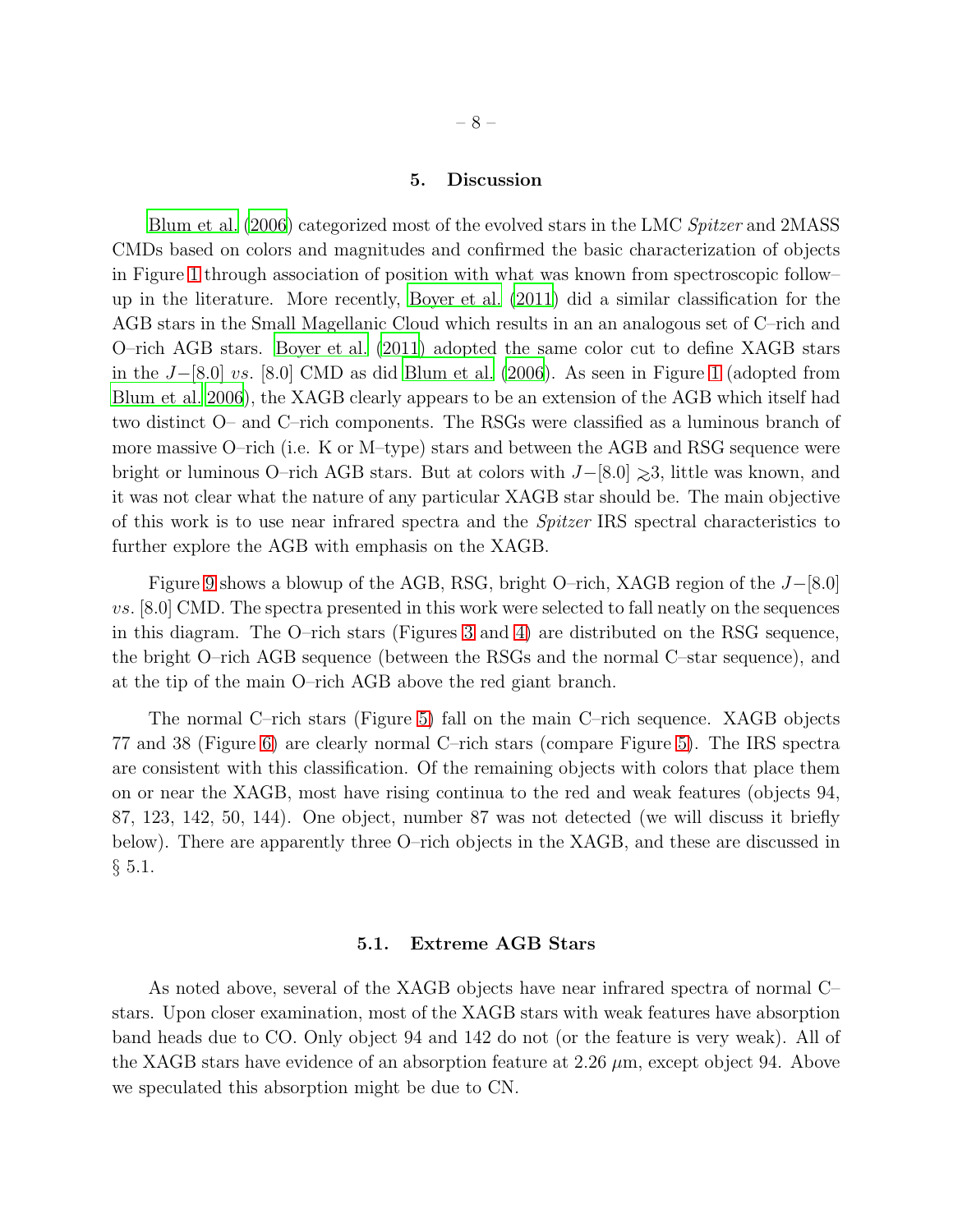The objects in the XAGB also have the reddest colors in our sample. Their near infrared spectra rise steeply toward longer wavelengths. The nature of the continuum combined with the absorption due to CO and the fact that several are normal C–stars suggests the XAGB is largely populated with C–stars with varying amounts of dust emission. This emission causes the spectra to be rising in the near infrared and veils, or dilutes the otherwise normal C– star spectrum. [Frogel & Hyland \(1972\)](#page-16-10) used the anti-correlation of CO 2.29  $\mu$ m absorption strength and infrared color to argue this veiling mechanism was responsible for the systematic change in spectral morphology of a sample of Galactic C–stars.

To further test this idea, we took one of our normal C–stars and combined its near infrared spectrum with an equal contribution from a cool black body as a simple representation of emission from a dust shell (trial and error yielded a good match with a 400K blackbody). The result is shown in Figure [8.](#page-25-0) The combined spectrum is a remarkably good match to one of the XAGB stars, object 123. The unknown absorption feature is obviously not reproduced since it is not present in the original spectrum of the normal C–star, object 82. However, the veiling of the myriad absorption lines in the C–star including CO at band heads at 2.3  $\mu$ m and longer is well reproduced as is the overall shape of the continuum. The apparently good fit is fortuitous since there is also reddening in the circumstellar environment which will cause the near infrared spectrum to be more red. The 400K BB overcompensates (i.e. it is cooler than it should be in the absence of reddening) for the required slope, and so we might expect the real temperature to be higher (this is indeed the case as shown by detailed modeling; see below).

It is tempting to assume the reddest objects in the present sample must have the strongest mass–loss. However, the Spitzer IRS spectra suggest weak dust emission features for the XAGB objects observed at SOAR as a whole. The brighter O–rich stars in the present sample show more prominent emission features in the mid–infrared due to dust. The SOAR sample is limited by objects whose  $K-$ band magnitudes are brighter than 12, so the present sample, while very red in J−[8.0], does not contain the reddest XAGB stars (see for example [Gruendl et al. 2008;](#page-16-11) [Riebel et al. 2012\)](#page-16-12).

In order to verify that the picture of the XAGB outlined above is correct, we ran a series of models to test whether modest amounts of dust could reproduce both the near infrared spectra of the XAGB stars (as suggested by Figure [8\)](#page-25-0) as well as the mid-infrared *Spitzer* IRS spectra. Our models were created using the dust code 2Dust by [Ueta & Meixner \(2003\)](#page-17-10). We represent the central star in these models with the [Aringer et al. \(2009\)](#page-15-5) carbon–star models of LMC metallicity.

The present analysis expands on the work of [Srinivasan et al. \(2010](#page-17-3)) who did a detailed model of object 123 (but without specific knowledge of the near infrared spectrum). In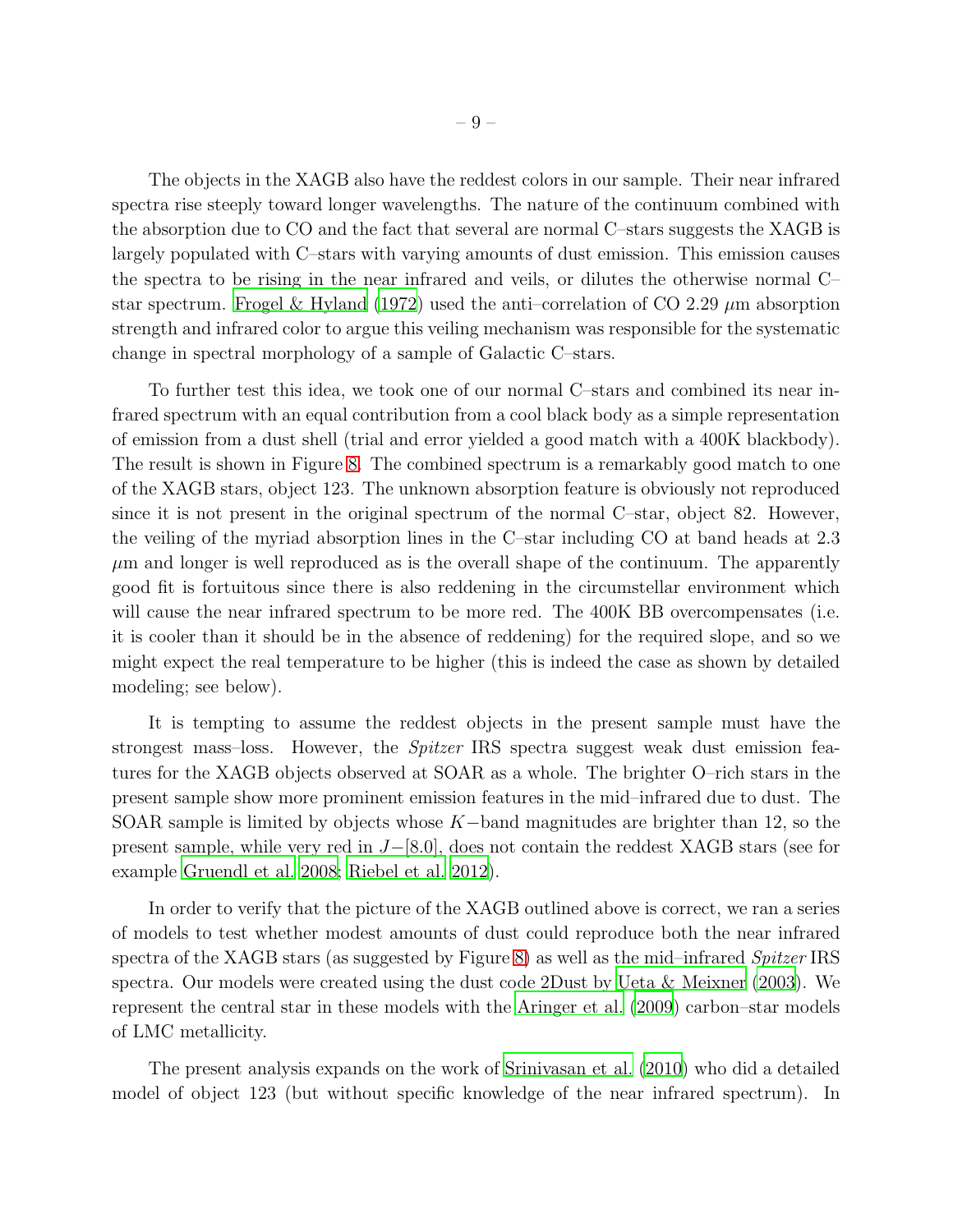the present work, we test the nature of the XAGB by modeling one of the most "extreme" cases, object 142 (Figure [6\)](#page-23-0). Object 142 was defined as a variable star by [Vijh et al. \(2009\)](#page-17-7) based on its SAGE epoch 1 and 2 IRAC photometry which varied significantly compared to photometric uncertainties. The IRAC epoch 1 data were obtained in 2005 July and epoch 2 followed about three months later. The MIPS data for each epoch were obtained in the week following the corresponding IRAC data. In addition to the SAGE photometry, near infrared photometry is available from 2MASS [\(Skrutskie et al. 2006\)](#page-16-13) and the InfraRed Survey Facility [\(Kato et al. 2007,](#page-16-14) IRSF). Visible photometry (V and I) is available from [Zaritsky et al. \(2004](#page-17-11)). None of these observations was obtained simultaneously with another.

The dust properties were kept fixed, and were the same as in the GRAMS carbon–star grid (Srinivasan et al. 2011); in particular, the dust consisted of a mixture of amorphous carbon and 10% SiC by mass. Using a range of stellar cores with  $T_{\text{eff}}$  between 3000 K and 4000 K, we constructed dust shell/envelope models with varying amounts of dust (controlled by the strength of the SiC feature at 11.3  $\mu$ m) and a few different values for the inner radius of the dust shell.

Models were constructed for two distinct cases for object 142. In the first case, we compared models only to the mean photometry. The results are shown in Figure [10.](#page-27-0) We find a range of models that are consistent with the photometry taking into account variability for the multiple epochs of the data. Models with  $T_{\text{eff}}$  between 3000K and 4000K and with optical depth in the SiC 11.3  $\mu$ m line of 0.2 to 0.4 were constructed and compared to the data. Best fits to the mean photometry were obtained with  $T_{\text{eff}} \approx 3000$ K and optical depth of 0.3. W found that the inner radius was reasonably constrained by the mid-IR photometry alone (as was the case for [Srinivasan et al. 2010\)](#page-17-3). The best match occurs for an inner radius equal to three times the stellar radius (corresponding to inner radius dust temperatures near 1000 K). These models are normalized to the IRAC [8.0] mag flux.

The second case compared the model results to photometry, the SAGE–Spec IRS spectrum, and the present near infrared spectrum. The goal was to see if a model could reproduce the dusty IRS spectrum including the SiC 11.3  $\mu$ m feature, the veiled near infrared spectrum and the photometry. We modified the near–infrared part of the input carbon–star photospheric models used with 2Dust by substituting the scaled  $K$ −band spectrum of object 82 for the model flux in this region. Object 82 is a normal C-star that is assumed to have negligible reddening from its circumstellar envelope or the interstellar medium of the LMC (at least in the near infrared). By adding in the normal C–star spectrum to the core star we can see how the emergent spectrum compares to the observed XAGB spectrum of object 142.

As a consistency check, we ran a set models to compare to the photometry and SAGE–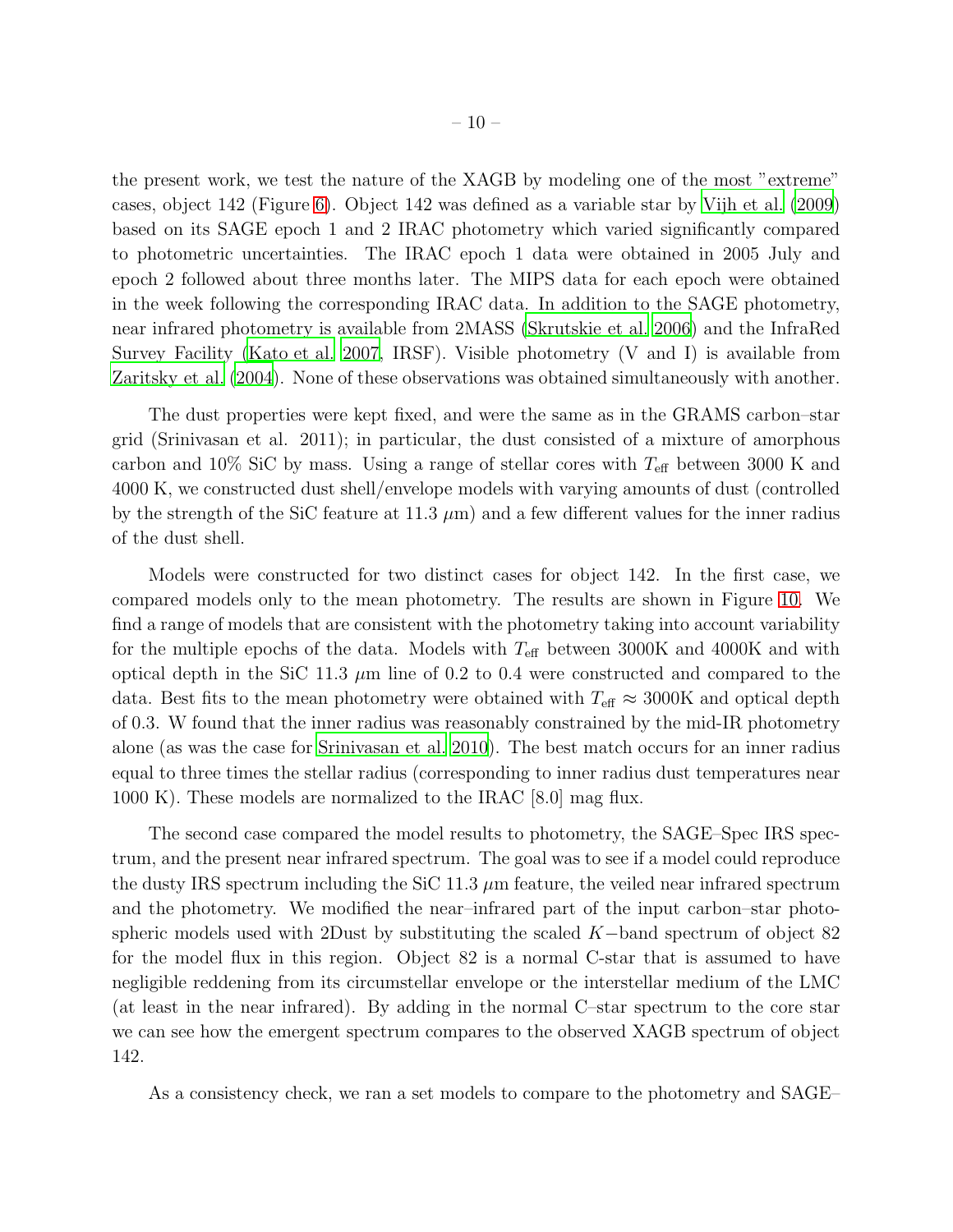Spec spectrum of object 82. The object 82 data are best fit by models with similar  $T_{\text{eff}}$  and luminosity as we found for the fits to the mean photometry for object  $142$  (3200K  $\pm$  100K) vs. 3000K  $\pm$  100K and 51000  $\pm$  600 L<sub>☉</sub> vs. 39000  $\pm$  500 L<sub>☉</sub> for object 82 and object 142, respectively).

Initial comparisons of the models to the data showed that no models could fit the IRS data, the MIPS photometry and simultaneously the mean near infrared and visible photometry and produce a veiled near infrared spectrum at the same time. Completely veiling the near infrared spectral features required more dust than the models produced while still reproducing the (brighter) short wavelength fluxes. However, models could be obtained which compared well to the IRS spectrum, a sub–set of the near infrared, IRAC, and MIPS photometry and which simultaneously produced a suitably veiled near infrared spectrum.

In Figure [11,](#page-28-0) we show models compared to the IRAC and MIPS epoch 1 photometry (the more reddened epoch). The SAGE–Spec IRS spectrum is also shown as is the near infrared spectrum and photometry. The SAGE–Spec fluxes and MIPS photometry are all relatively similar. We scaled the IRS spectrum by a factor of 1.07 to match the epoch 1 MIPS 24  $\mu$ m photometry. With this correction, the IRS spectrum is a good match to the IRAC epoch 1 photometry at 6 and 8  $\mu$ m as well. Individual models were scaled to match the 24  $\mu$ m flux and 11.3  $\mu$ m SiC feature by eye.

The best match occurs for an optical depth of 0.45 in the SiC 11.3  $\mu$ m feature; this model also matches the K−band and H−band photometry for 2MASS. No models do a good job of matching the near infrared, IRS spectral region and the shortest IRAC photometry point at 3.6  $\mu$ m. But the 0.45 optical depth model does a good job at matching the epoch 1 Spitzer photometry, IRS spectrum, the 2MASS photometry, and the morphology of the near infrared spectrum (strong veiling and slope). The resulting dust mass-loss rates are a few times  $10^{-9}$  M<sub>☉</sub> yr<sup>-1</sup>.

The near infrared spectrum was scaled to the 2MASS data point in Figure [11.](#page-28-0) The actual spectrum clearly exhibits more veiling than the 0.45 optical depth model. This suggests that the near infrared spectrum was taken during an even lower brightness phase of the cycle for object 142 than the 2MASS and IRAC epoch 1 photometry. A model with optical depth of 0.5 (in the SiC feature) is shown in the inset and results in even more veiling, but lower near and mid infrared fluxes. Despite this inconsistency which results from the non-simultaneous observations, the models appear to give a plausible explanation of the XAGB stars.

The models are consistent with the picture that the XAGB stars, including those with the reddest colors, are mainly C–rich objects on the AGB with varying amounts of dust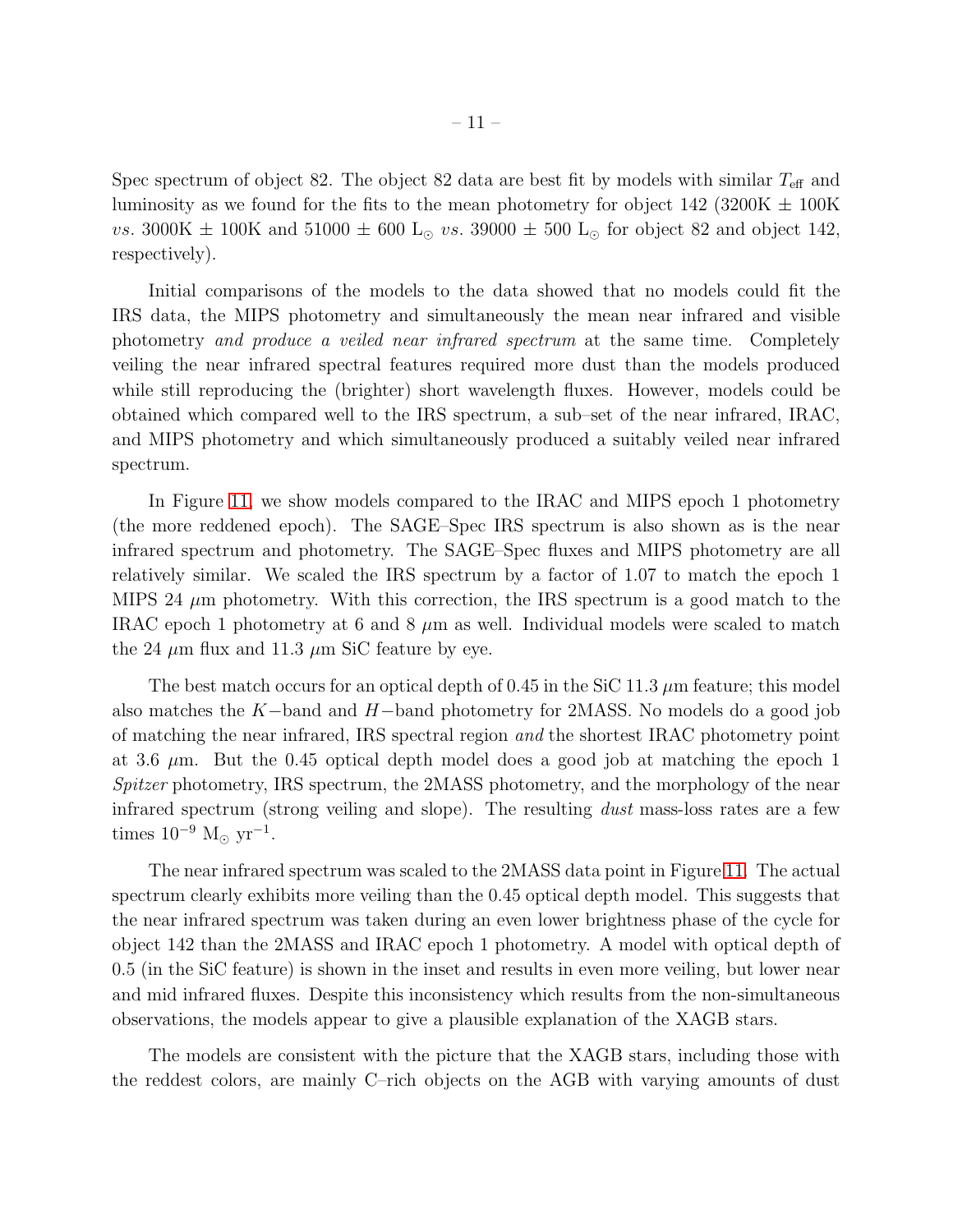production in their circumstellar environments. The near infrared and mid infrared spectra of XAGB stars are well matched by C–star core with a dust shell exhibiting modest mass loss. The SiC emission line at 11.3  $\mu$ m is well matched by the model, but there are several absorption features in the near and mid infrared that are not included in the model and hence not reproduced. The nature of the absorption at 2.26  $\mu$ m remains unknown because our models do not explicitly include the stellar atmosphere beyond a low resolution input SED. There are other absorptions in the IRS spectrum of XAGB stars. [Srinivasan et al.](#page-17-3) [\(2010\)](#page-17-3) showed how these could arise in the circumstellar envelope from warm gas near the inner dust radius. Detailed modeling of the molecular absorptions will be a subject of future work requiring more sophisticated models and perhaps higher resolution near infrared spectra.

The reader is reminded that objects become C–rich when sufficient carbon–rich material is dredged up as the star evolves along the AGB to produce a C/O ratio greater than unity [\(Iben & Renzini 1983](#page-16-15)) at the surface. The SAGE data set spans all ages and masses in the LMC central region. The bulk of the objects are old and low mass, hence they form the main RGB–OAGB–CAGB-XAGB sequence (the latter step inferred from this study and the arguments above). This is a ∼ monotonic sequence in luminosity as expected for a more or less uniformly old population ("single age"). There are more luminous O–rich sources than the XAGB stars, however. This is a result of their younger age and high mass. They evolve quickly before the carbin–rich material can be dredged up to the surface.

Object 94 may be an example of an XAGB C–star with maximal veiling such that even the CO band heads and 2.26  $\mu$ m feature are no longer present at the signal-to-noise of our spectrum. Unfortunately, the IRS spectrum for this object was not obtained (an error was made on positioning and another target was observed in its place). Thus we have no mid infrared spectrum to further characterize this source.

### 5.2. O–rich Sources in the Extreme AGB

Four objects (7, 81, 88, and 90) whose colors and magnitudes place them on or near the XAGB are classified as O–rich PAGB stars b[yWoods et al. \(2011\)](#page-17-2); see also [Gruendl & Chu](#page-16-16) [\(2009\)](#page-16-16) for object 7. The PAGB stage is an extremely short phase near the end of a low or intermediate mass star (  $\leq 8 \, \text{M}_{\odot}$ ) lifetime (see the review by [van Winckel 2003](#page-17-12)). This phase sees the bulk of the envelope of the star expanding away from the stellar "core′′, but before the core ionizes the (detached) envelope as a planetary nebula (PN). The core is expected to show the results of nuclear processing in its atmosphere including s−process elements. Depending on the mass of the star and its evolution above the giant branch, it may produce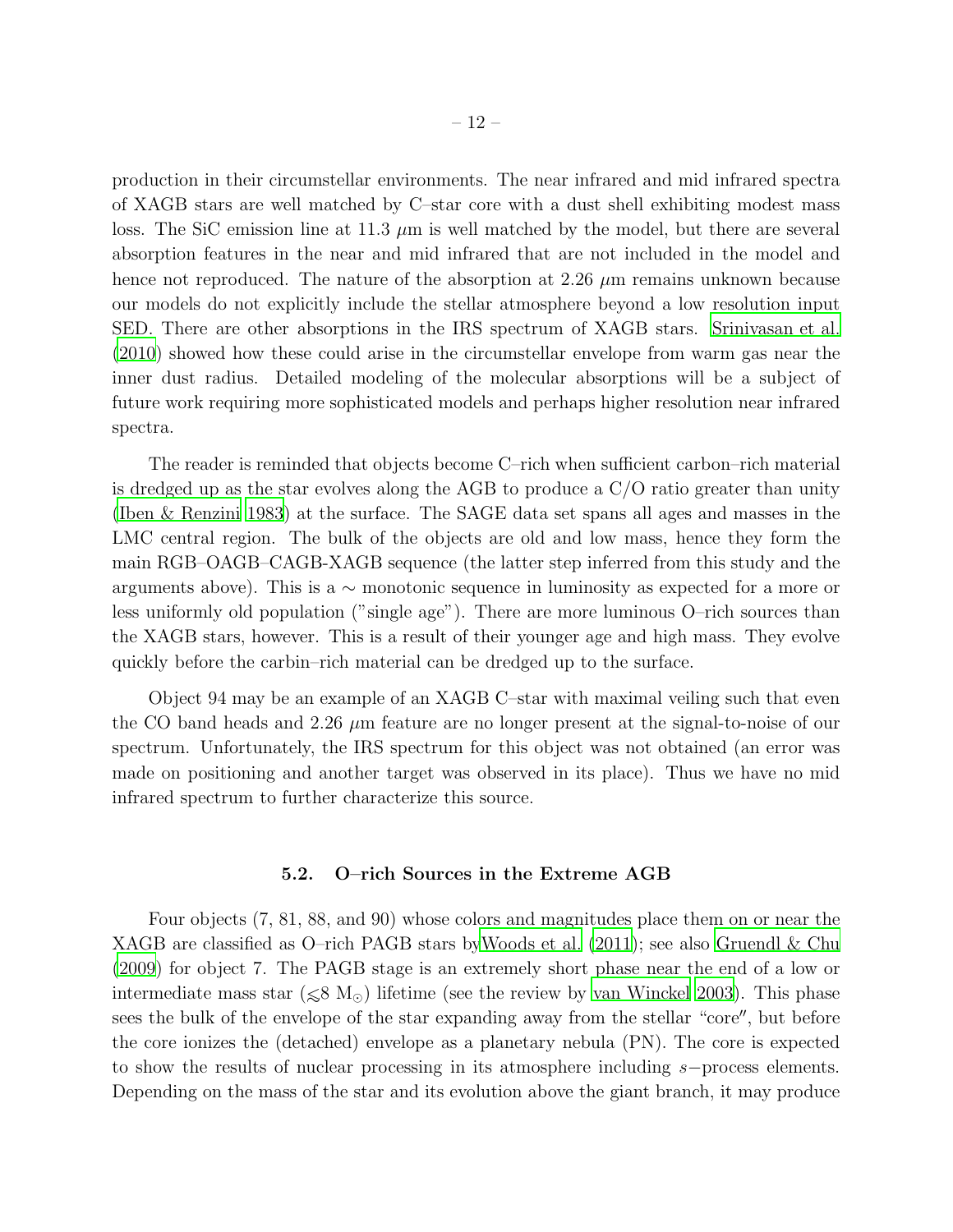a C–rich or O–rich PAGB envelope (i.e. with or without a third dredge up, respectively). The C–rich or O–rich chemistry is evident in the mid infrared spectra of these stars, and this is in part used to determine the PAGB nature [\(Woods et al. 2011\)](#page-17-2). The shaping of the imminent PN also begins in this phase, and a circumstellar disk may play an important role [\(Balick & Frank 2002](#page-15-6)). A detailed look at PAGB stars with *Spitzer* IRS spectra is given by [Matsuura & et al. \(2013\)](#page-16-17).

While both C–rich and O–rich PAGB stars were observed by *Spitzer* as part of the SAGE–Spec sample [\(Woods et al. 2011\)](#page-17-2), only O–rich PAGB were included in the present sample (the C–rich objects in the SAGE–Spec sample were below the brightness cut–off for the sample observed with SOAR/OSIRIS). Two of the four PAGB stars (objects 88 and 90) are classified as RV Tau variables (a subset of PAGB stars) based upon their MACHO light curves [\(Alcock et al. 1998](#page-15-2)).

Object 7 appears to have a normal M–type near infrared spectrum typical of a bright O–rich AGB star or M supergiant (see Figure [7\)](#page-24-0). Indeed the location of this source is at the top or above the main XAGB locus consistent with an extension to redder colors of the bright O–rich AGB stars in Figure [1.](#page-18-0) Object 7 actually lies on a sequence of dusty mass loss stars noted by [Blum et al. \(2006](#page-15-0)); see their Figure 11. The analogous sequence is shown in the [8.0]−[24] vs. [8.0] CMD (Figure [12\)](#page-29-0) and is populated by stars 15, 14, 122, 81, and 7 (and possibly 90).

Object 88 exhibits emission in the CO band head. CO band head emission has been associated with very dense and hot gas in a circumstellar disks in both young stellar objects and evolved stars [\(Scoville et al. 1983;](#page-16-18) [McGregor et al. 1988](#page-16-19)). Circumstellar disks are also present in (at least) some PAGB stars [\(Sahai 1999](#page-16-20)). [Gielen et al. \(2009\)](#page-16-21) presented a detailed study of object 88, also known as MACHO 79.5501.13. The object exhibits a double peaked SED with a strong near infrared excess in the K band; this SED is typical of a class of RV Tau stars with disks. The CO emission (see Figure [7\)](#page-24-0) thus corroborates this picture nicely, though as far as we know there are no other O–rich PAGB stars with near infrared spectra showing such a disk signature. Object 90, also an RV Tau star, has a spectrum most similar to O–rich stars (Figures [3](#page-20-0) and [4\)](#page-21-0). However there is no strong Ca or Na exhibited in the spectrum. This may be a consequence of the lower signal–to–noise of our spectrum. Object 90 lies in a position below the normal C–star locus in Figure [1.](#page-18-0)

Object 81 also appears to be an O–rich star based upon its near infrared spectrum. It is very similar in appearance to the spectrum of object 90, but is not a known RV Tau star.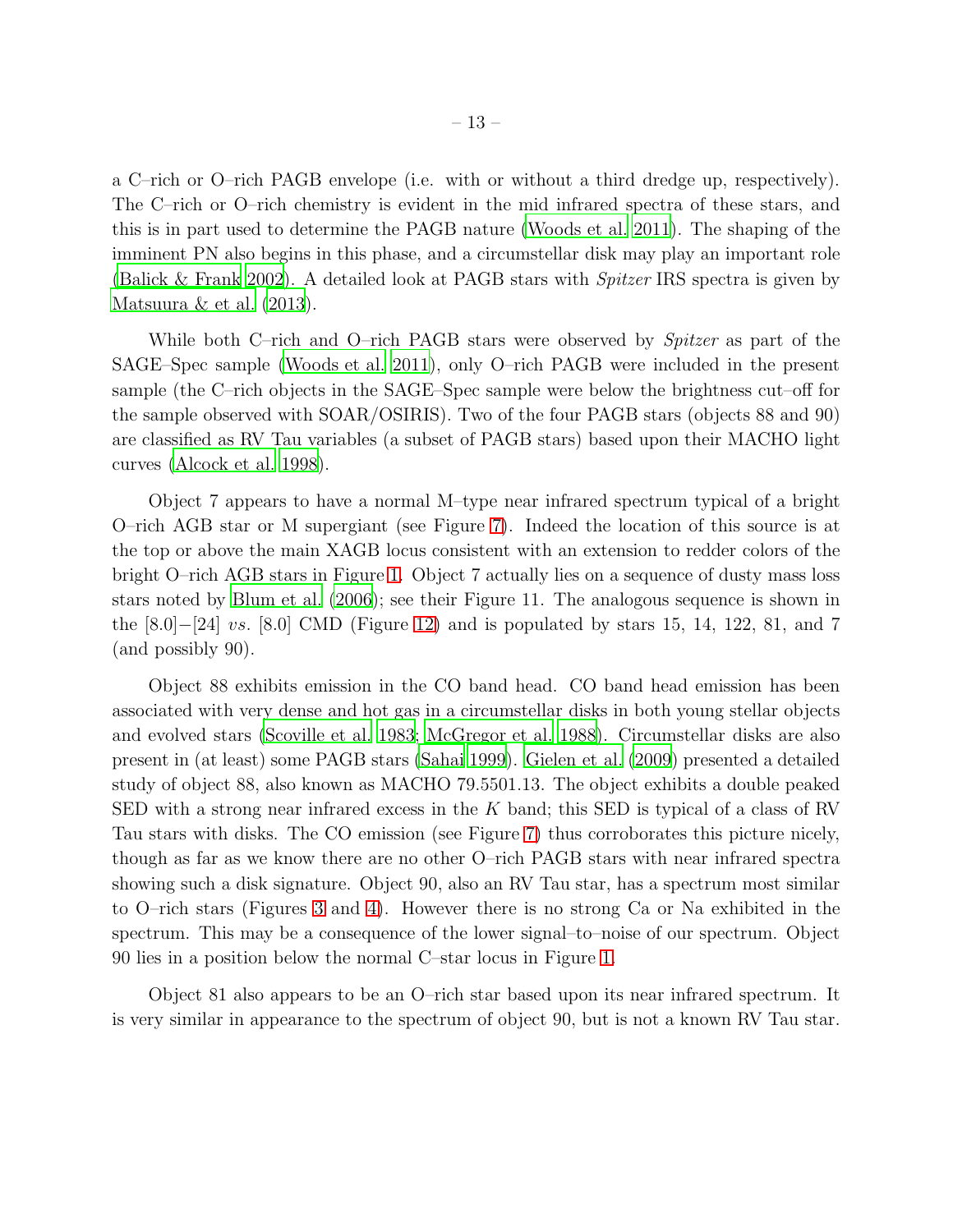# 5.3. Mass Loss on the XAGB

As noted by [Kemper et al. \(2010\)](#page-16-1), it appears that most XAGB stars are C–rich. [Zijlstra et al.](#page-17-0) [\(2006\)](#page-17-0) observed a sample of XAGB stars selected based upon their 2MASS colors. All but two turned out to be C–rich. To our knowledge, this is the most unbiased selection of a large sample of stars for follow–up spectroscopy to date. However, the [Zijlstra et al. \(2006](#page-17-0)) sample is only  $\sim$  30 objects compared to the 1100 XAGB stars in the central 7°  $\times$  7° of the LMC [\(Blum et al. 2006,](#page-15-0) i.e., 3%). Hundreds (∼ 300) of mid infrared spectra have been obtained in the LMC for objects in the XAGB region, but they are biased towards brighter magnitudes [\(Kastner et al. 2008](#page-16-22); [Buchanan et al. 2009\)](#page-15-7) and/or were selected based on prior information to study targeted classes of objects [\(Sloan et al. 2008;](#page-17-1) [Kemper et al. 2010](#page-16-1)). The large numbers of spectra covering most of the XAGB argue that most objects are indeed C–rich, especially if young stellar objects are excluded based on additional imaging and wavelength data (Gruendl  $\&$  Chu 2009). This is further supported by analysis of multi wavelength photometry. [Riebel et al. \(2012](#page-16-12)) fit the photometry of the entire AGB population in the LMC and found that 97 % of their 1340 XAGB candidates were C–rich. The SED-based classification has good agreement (>80%) spectroscopic identification. Still, an unbiased spectroscopic assessment of the XAGB stellar content has not been done. See Figure 14 of [Woods et al. \(2011](#page-17-2)) for a recent  $J-[8.0]$  vs. [8.0] CMD with the combined sample of mid infrared spectroscopic sources over–plotted.

Figure [12](#page-29-0) shows the SAGE objects in the  $[8.0]-[24]$  vs. [24] color–magnitude plane. The striking difference between this plot and Figure [1](#page-18-0) is that the O–rich stars are redder in this new diagram where as the C–rich objects are generally redder in the other (for a given [8.0] magnitude. This is understood for the C–rich stars in  $J-[8.0]$  vs. [8.0] diagram because their SEDs are such that the  $J$  flux is on the Wien side of the black body curve, while the [8.0] flux is on the Raleigh–Jeans side. On the other hand, the O–rich stars have SEDs with J−band fluxes near the peak of the distribution.

[Srinivasan et al. \(2010](#page-17-3)) made a detailed mass loss calculation for object 123 and [Sargent et al.](#page-16-2) [\(2010\)](#page-16-2) did a similar analysis for two O–rich sources, one bright AGB star (HV5715) and one fainter AGB star (SSTISAGEMC J052206.92–715017.7). We did not observe either of the two O–rich stars analyzed by [Sargent et al. \(2010\)](#page-16-2); however, objects 2 and 3 of our sample are similar to HV5715 and object 122 is similar to SSTISAGEMC J052206.92–715017.7. The O–rich stars in our sample similar in colors and magnitudes to HV5715 and SSTISAGEMC J052206.92–715017.7 appear to be normal late type stars with O–rich near infrared spectra. Object 123 analyzed by [Srinivasan et al. \(2010](#page-17-3)) is an XAGB star as discussed above.

Perhaps remarkably, the dust mass loss rates computed for these three objects and object 142 discussed above which span a large region in the CMD are quite similar. The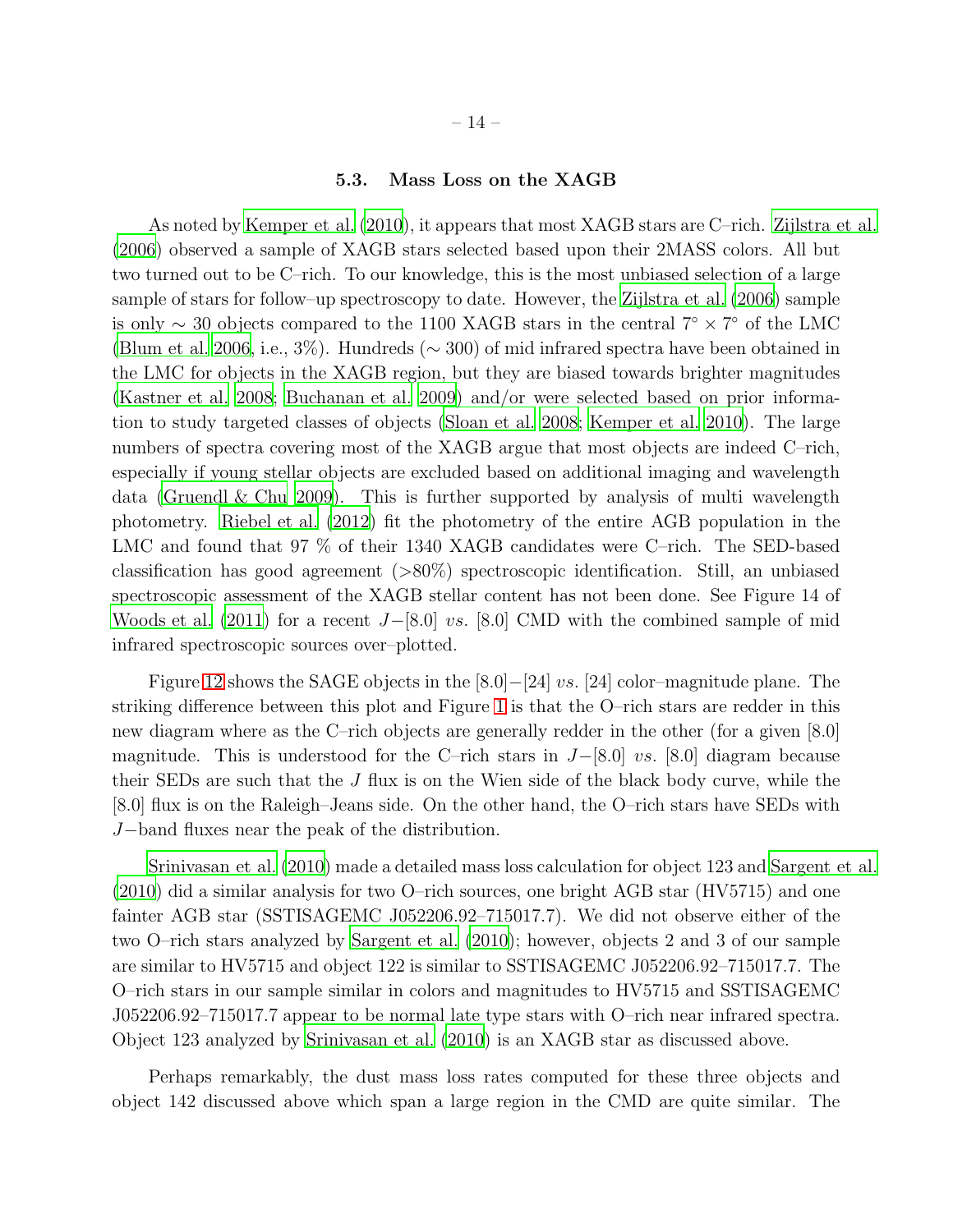values range from 2 to 3  $\times$  10<sup>-9</sup> M<sub>☉</sub> yr<sup>-1</sup>. The XAGB stars, object 123 and 142 (C–rich) and SSTISAGEMC J052206.92–715017.7 are relatively low mass. The former are approximately 2  $M_{\odot}$  and the latter 3  $M_{\odot}$  based upon position in the Hertzprung–Russell diagram. Se[eSrinivasan et al.](#page-17-3) (see [2010](#page-17-3)) and [Sargent et al. \(2010\)](#page-16-2) for details. HV5715 is more massive, approximately 7  $M_{\odot}$  [\(Sargent et al. 2010\)](#page-16-2). SSTISAGEMC J052206.92–715017.7 sits on the reddest tip of of a feature attributed to high mass loss stars in the  $[8.0]-[24]$  vs.  $[24]$ CMD presented by [Blum et al. \(2006](#page-15-0)), so it may not be surprising that a relatively low mass "normal′′ O–rich AGB star has similar mass loss as an XAGB (C–rich) star.

#### 6. Summary

We have presented a sample of 40 SAGE–Spec *Spitzer* IRS evolved stars in the Large Magellanic Cloud. These objects span the bright end of the color–magnitude diagram (CMD) from the tip of the normal asymptotic giant branch (AGB) to the top of the red supergiant (RSG) branch to the reddest colors on the extreme AGB (XAGB) as defined in the  $J-[8.0]$ vs. [8.0] CMD.

The near infrared spectra are an excellent match to the characterization provided by the IRS spectral properties. The C–rich spectral morphology owing to numerous CN and CO lines is unmistakable compared to the O–rich atomic and CO features.

We find the nature of the reddest XAGB stars is best explained by C–rich cores surrounded by dusty mass loss envelopes. We modeled one of these sources (142) with the dust radiative transfer code 2Dust (following [Srinivasan et al. 2010](#page-17-3)) and find plausible models to explain the Spitzer IRS spectrum, IRAC and MIPS photometry as well as the observed near infrared spectral morphology. This latter result stems from adding normal C–star spectra to the 2Dust input SED and then comparing the resulting emergent spectrum which includes the effects of the overlying envelope emission and extinction to the observed near infrared spectrum. These quantitative results are in agreement with conclusions made for less obscured C–stars [\(Frogel & Hyland 1972](#page-16-10)) based on the anti–correlation of CO absorption strength and infrared color. We conclude that modest mass loss rates ( $\sim$  few by 10<sup>-9</sup>  $M_{\odot}$  yr<sup>-1</sup>) reproduce both the near infrared and mid infrared properties on the XAGB.

Four of the present sample of objects were selected as post AGB stars, a short lived phase of stellar evolution between the heavy mass loss of the AGB phase and the planetary nebula phase. These objects in our sample exhibit more O–rich like near infrared spectra. One of the sample (HV 915, object 88) has  $CO~2.3\mu$ m band head emission. Circumstellar emission is known in some other RV Tau (i.e. a PAGB subclass) stars; to our knowledge,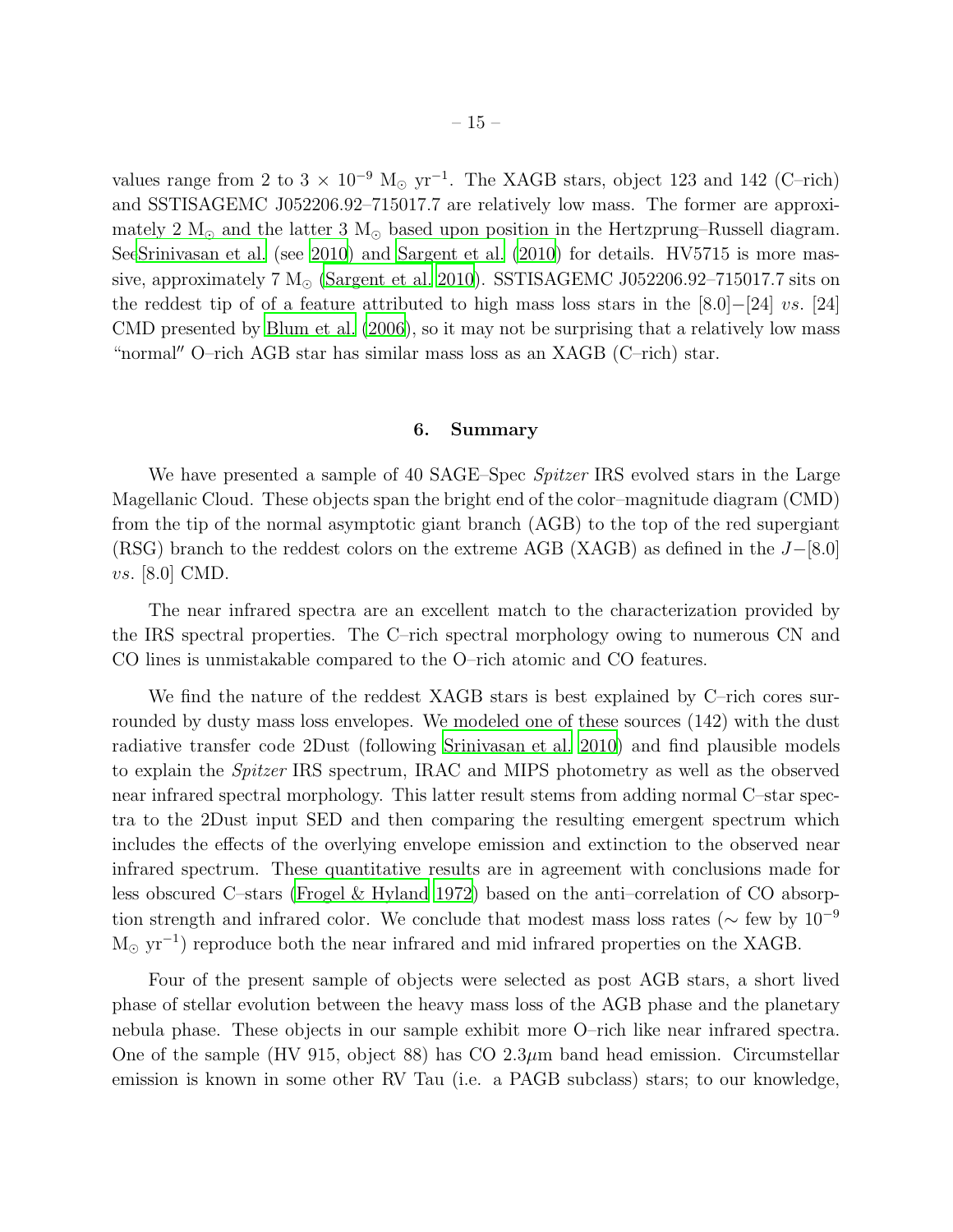<span id="page-15-8"></span>this is the first report of a near infrared spectrum with a disk like circumstellar signature for a RV Tau star. This emission and a disk origin are consistent with previous work showing the spectral energy distribution of object 88 is best explained by a disk.

The O–rich PAGB stars are overrepresented in our sample because [Kemper et al. \(2010\)](#page-16-1) selected the parent sample based on properties of objects they wanted to investigate, not an unbiased sample of objects on the XAGB. Nevertheless, the picture that emerges (see [Zijlstra et al. 2006;](#page-17-0) [Kastner et al. 2008](#page-16-22); [Sloan et al. 2008;](#page-17-1) [Woods et](#page-17-2) al. [2011\)](#page-17-2) is that most of the XAGB is comprised of otherwise normal C–rich stars (typically a few solar masses) that have produced dusty shells due to mass loss. The O–rich PAGB stars and other sources (planetary nebulae, HII regions, young stellar objects, etc) projected onto the XAGB are interlopers or short lived, unrelated, phases of stellar evolution.

The authors would like to acknowledge Ken Hinkle (NOAO) for useful discussions about CN lines in the near infrared spectrum of evolved stars. The authors thank Masaaki Otsuka (ASIAA) for his assistance to B. Ling with near infrared spectral reductions. FK acknowledges generous support from the Taiwan National Science Council, grant number: NSC100-2112-M-001-023-MY3. The authors thank Jay Frogel for his careful reading of the manuscript as referee and his comments and suggestions which have improved our paper.

#### REFERENCES

- <span id="page-15-2"></span>Alcock, C., Allsman, R. A., Alves, D. R., et al. 1998, AJ, 115, 1921
- <span id="page-15-5"></span>Aringer, B., Girardi, L., Nowotny, W., Marigo, P., & Lederer, M. T. 2009, A&A, 503, 913
- <span id="page-15-6"></span>Balick, B., & Frank, A. 2002, ARA&A, 40, 439
- <span id="page-15-0"></span>Blum, R. D., Mould, J. R., Olsen, K. A., et al. 2006, AJ, 132, 2034
- <span id="page-15-4"></span>Boyer, M. L., Srinivasan, S., van Loon, J. T., et al. 2011, AJ, 142, 103
- <span id="page-15-7"></span>Buchanan, C. L., Kastner, J. H., Hrivnak, B. J., & Sahai, R. 2009, AJ, 138, 1597
- <span id="page-15-3"></span>Cioni, M.-R. L., Girardi, L., Marigo, P., & Habing, H. J. 2006, A&A, 448, 77
- D., r. 2014, Private Communication
- <span id="page-15-1"></span>Depoy, D. L., Atwood, B., Byard, P. L., Frogel, J., & O'Brien, T. P. 1993, in Society of Photo-Optical Instrumentation Engineers (SPIE) Conference Series, Vol. 1946, Society of Photo-Optical Instrumentation Engineers (SPIE) Conference Series, ed. A. M. Fowler, 667–672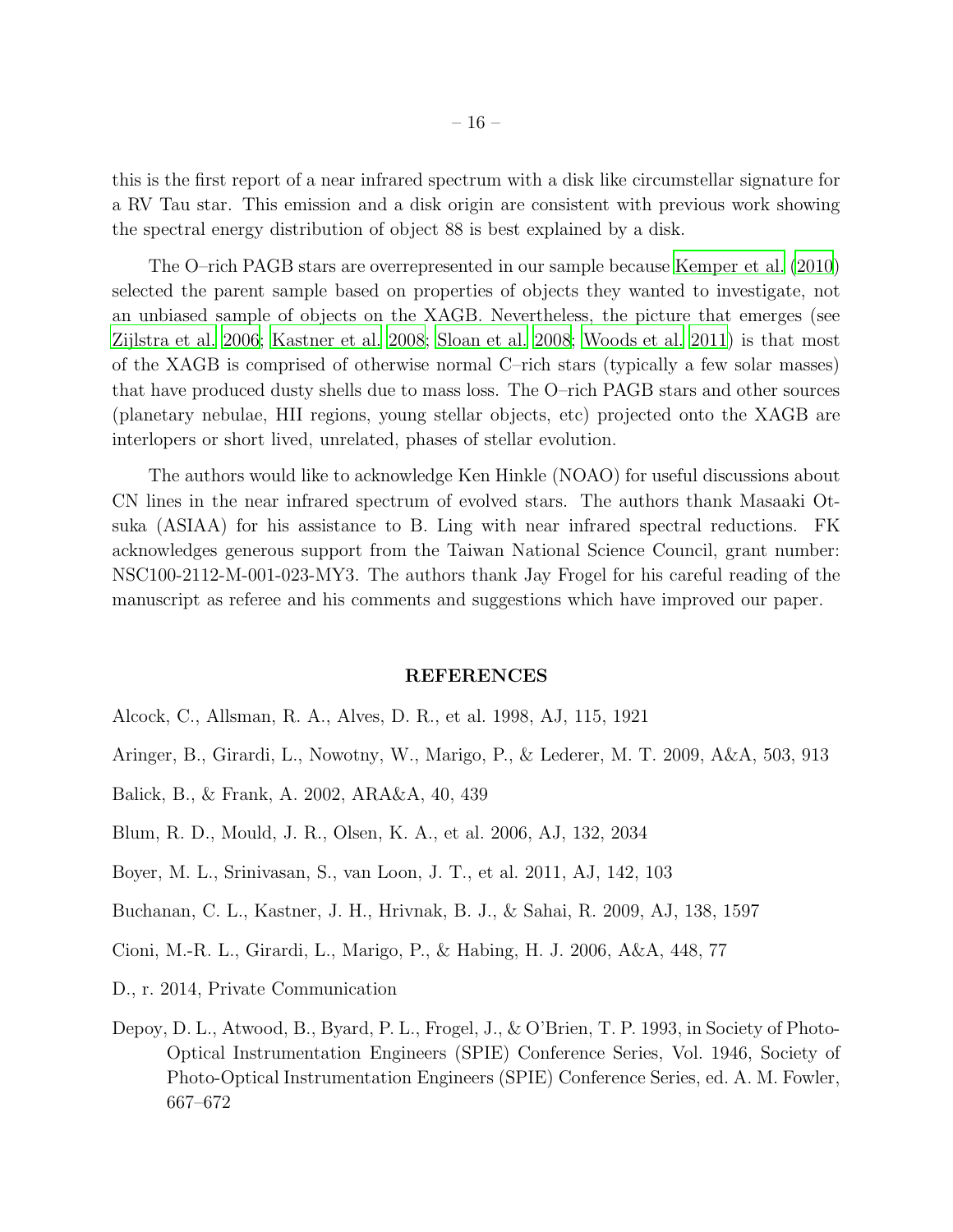- <span id="page-16-23"></span><span id="page-16-3"></span>Dewitt, C., Bandyopadhyay, R. M., Eikenberry, S. S., et al. 2013, AJ, in press
- <span id="page-16-7"></span>Fraser, O. J., Hawley, S. L., & Cook, K. H. 2008, AJ, 136, 1242
- <span id="page-16-6"></span>Fraser, O. J., Hawley, S. L., Cook, K. H., & Keller, S. C. 2005, AJ, 129, 768
- <span id="page-16-10"></span>Frogel, J. A., & Hyland, A. R. 1972, in Les Spectres des Astres dans l'Infrarouge et les Microondes, 111–120
- <span id="page-16-21"></span>Gielen, C., van Winckel, H., Reyniers, M., et al. 2009, A&A, 508, 1391
- <span id="page-16-4"></span>Groenewegen, M. A. T. 2004, A&A, 425, 595
- <span id="page-16-16"></span>Gruendl, R. A., & Chu, Y.-H. 2009, ApJS, 184, 172
- <span id="page-16-11"></span>Gruendl, R. A., Chu, Y.-H., Seale, J. P., et al. 2008, ApJ, 688, L9
- <span id="page-16-15"></span>Iben, Jr., I., & Renzini, A. 1983, ARA&A, 21, 271
- <span id="page-16-5"></span>Ita, Y., Tanab´e, T., Matsunaga, N., et al. 2004, MNRAS, 353, 705
- <span id="page-16-22"></span>Kastner, J. H., Thorndike, S. L., Romanczyk, P. A., et al. 2008, AJ, 136, 1221
- <span id="page-16-14"></span>Kato, D., Nagashima, C., Nagayama, T., et al. 2007, PASJ, 59, 615
- <span id="page-16-1"></span>Kemper, F., Woods, P. M., Antoniou, V., et al. 2010, PASP, 122, 683
- <span id="page-16-9"></span>Kleinmann, S. G., & Hall, D. N. B. 1986, ApJS, 62, 501
- <span id="page-16-17"></span>Matsuura, M., & et al. 2013, to be submitted in the MNRAS
- <span id="page-16-19"></span>McGregor, P. J., Hyland, A. R., & Hillier, D. J. 1988, ApJ, 334, 639
- <span id="page-16-0"></span>Meixner, M., Gordon, K. D., Indebetouw, R., et al. 2006, AJ, 132, 2268
- <span id="page-16-8"></span>Nikolaev, S., & Weinberg, M. D. 2000, ApJ, 542, 804
- <span id="page-16-12"></span>Riebel, D., Srinivasan, S., Sargent, B., & Meixner, M. 2012, ApJ, 753, 71
- <span id="page-16-20"></span>Sahai, R. 1999, ApJ, 524, L125
- <span id="page-16-2"></span>Sargent, B. A., Srinivasan, S., Meixner, M., et al. 2010, ApJ, 716, 878
- <span id="page-16-18"></span>Scoville, N., Kleinmann, S. G., Hall, D. N. B., & Ridgway, S. T. 1983, ApJ, 275, 201
- <span id="page-16-13"></span>Skrutskie, M. F., Cutri, R. M., Stiening, R., et al. 2006, AJ, 131, 1163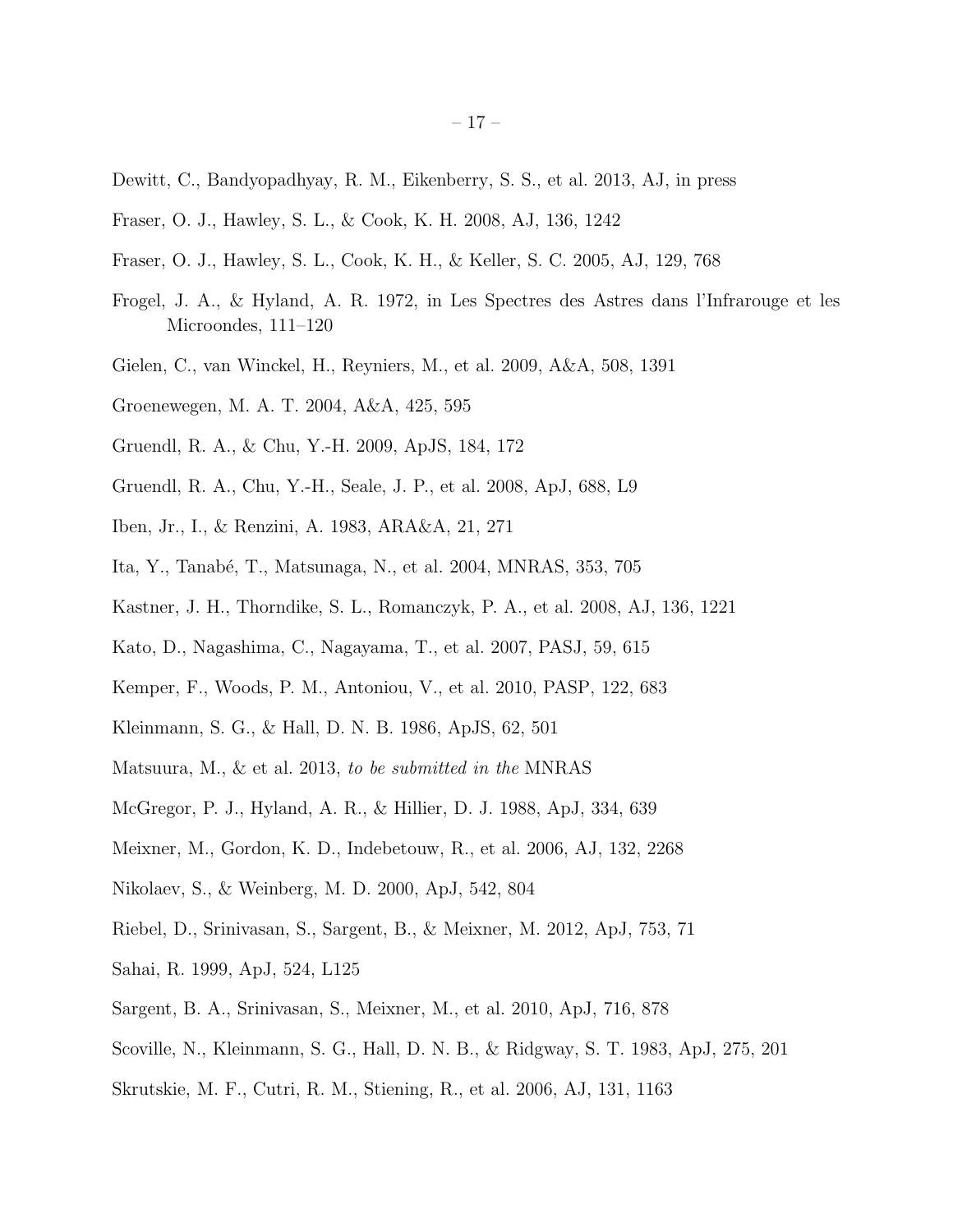- <span id="page-17-14"></span><span id="page-17-1"></span>Sloan, G. C., Kraemer, K. E., Wood, P. R., et al. 2008, ApJ, 686, 1056
- <span id="page-17-6"></span>Soszyñski, I., Udalski, A., Szymañski, M. K., et al. 2009, Acta Astron., 59, 239
- <span id="page-17-3"></span>Srinivasan, S., Sargent, B. A., Matsuura, M., et al. 2010, A&A, 524, A49
- <span id="page-17-8"></span>Tanaka, M., Letip, A., Nishimaki, Y., et al. 2007, PASJ, 59, 939
- <span id="page-17-13"></span>Thompson, R. I., & Schnopper, H. W. 1970, ApJ, 160, L97
- <span id="page-17-10"></span>Ueta, T., & Meixner, M. 2003, ApJ, 586, 1338
- <span id="page-17-12"></span>van Winckel, H. 2003, ARA&A, 41, 391
- <span id="page-17-7"></span>Vijh, U. P., Meixner, M., Babler, B., et al. 2009, AJ, 137, 3139
- <span id="page-17-9"></span>Wallace, L., & Hinkle, K. 1996, ApJS, 107, 312
- <span id="page-17-2"></span>Woods, P. M., Oliveira, J. M., Kemper, F., et al. 2011, MNRAS, 411, 1597
- <span id="page-17-11"></span>Zaritsky, D., Harris, J., Thompson, I. B., & Grebel, E. K. 2004, AJ, 128, 1606
- <span id="page-17-5"></span><span id="page-17-0"></span>Zijlstra, A. A., Matsuura, M., Wood, P. R., et al. 2006, MNRAS, 370, 1961

<span id="page-17-4"></span>This preprint was prepared with the AAS IATEX macros v5.2.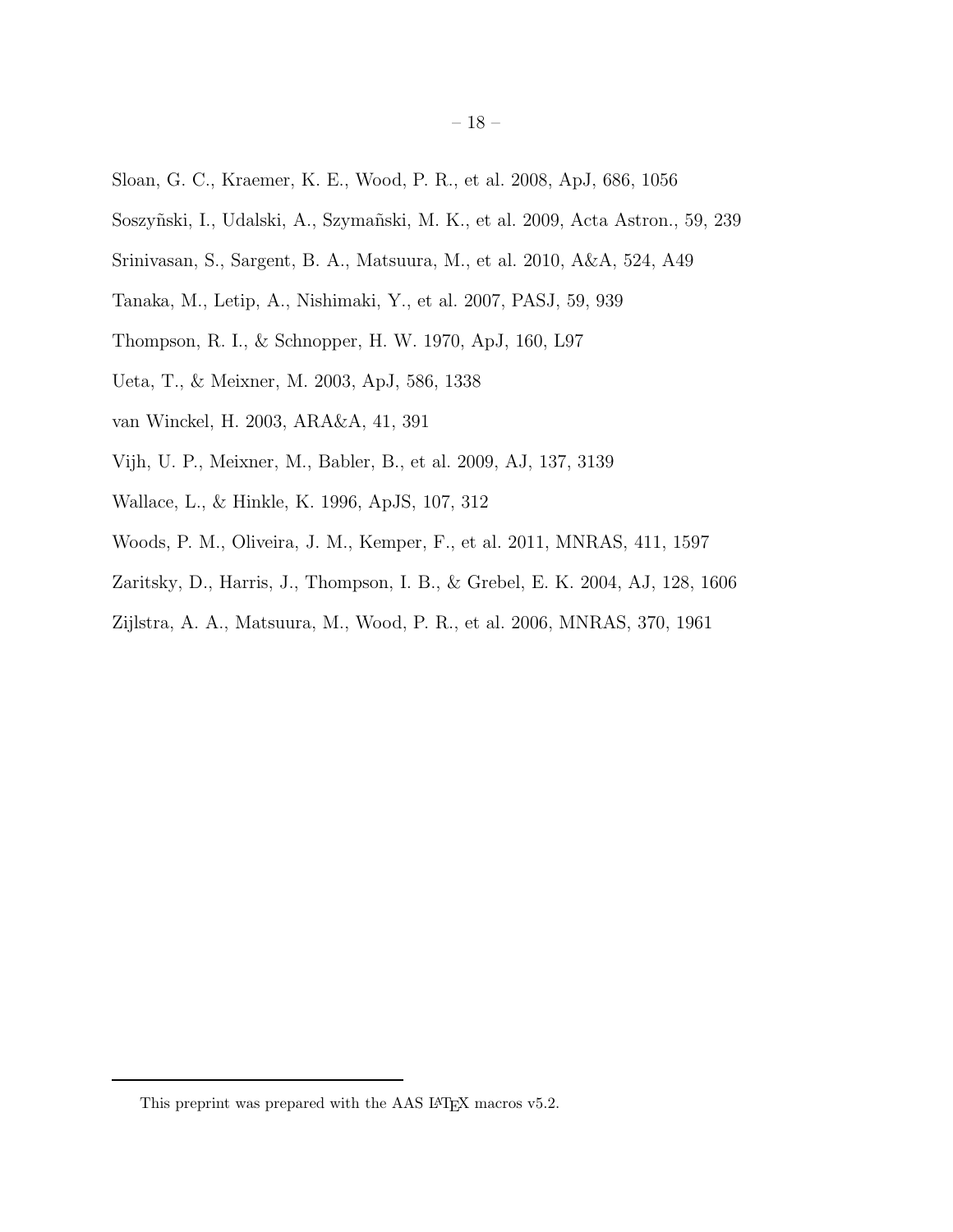<span id="page-18-1"></span>

<span id="page-18-0"></span>Fig. 1.— J−[8.0] vs. [8.0] color–magnitude diagram (CMD) from the SAGE Survey [\(Meixner et al. 2006](#page-16-0); [Blum et al. 2006\)](#page-15-0). The CMD uses the 2MASS near infrared J magnitude [\(Skrutskie et al. 2006\)](#page-16-13). The SAGE–Spec sub–sample of red supergiants, O–rich AGB stars, C–rich AGB stars and XAGB stars observed here are labeled as black for O–rich and red for C–rich stars in the online version of the paper. The various sequences in this diagram are discussed in [Blum et al. \(2006\)](#page-15-0) and the text. The density of objects has a maximum of 1062 sources per 0.06 mag  $\times$  0.06 mag bin. See Figure [9](#page-26-0) for a blow up of the asymptotic giant branch (AGB), red supergiant sequence, and extreme AGB with the same labels.

0

5

 $J-[8.0]$ 

10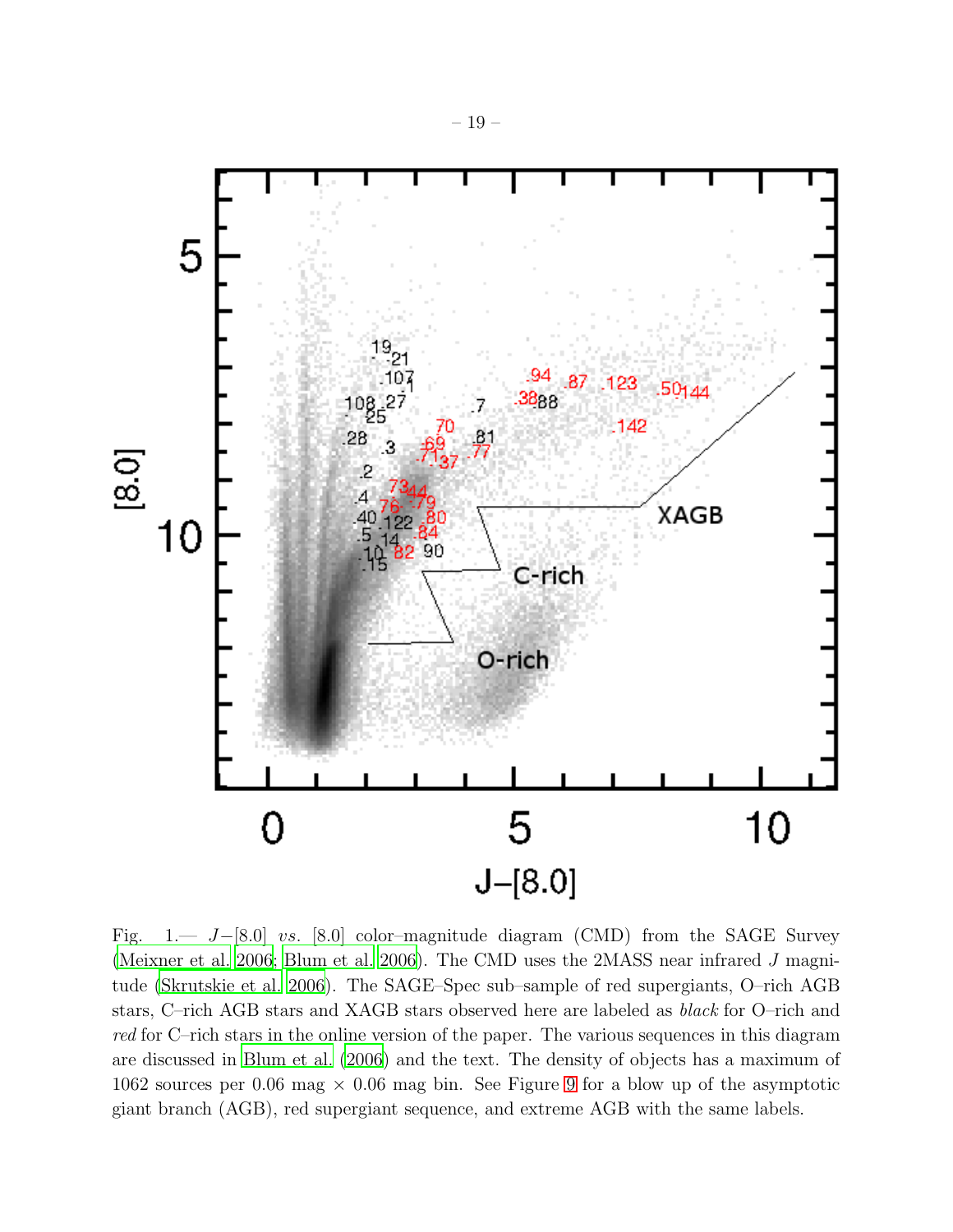

<span id="page-19-0"></span>Fig. 2.— Example object spectrum (obj4) with fringe–like features: solid line, object spectrum; *dotted* line, object corrected by telluric standard; *dashed* line, fringe–like feature map; solid line, final corrected spectrum. The feature map was constructed by dividing a spectrum of a hot star with a spectrum of itself obtained on the same night. See text.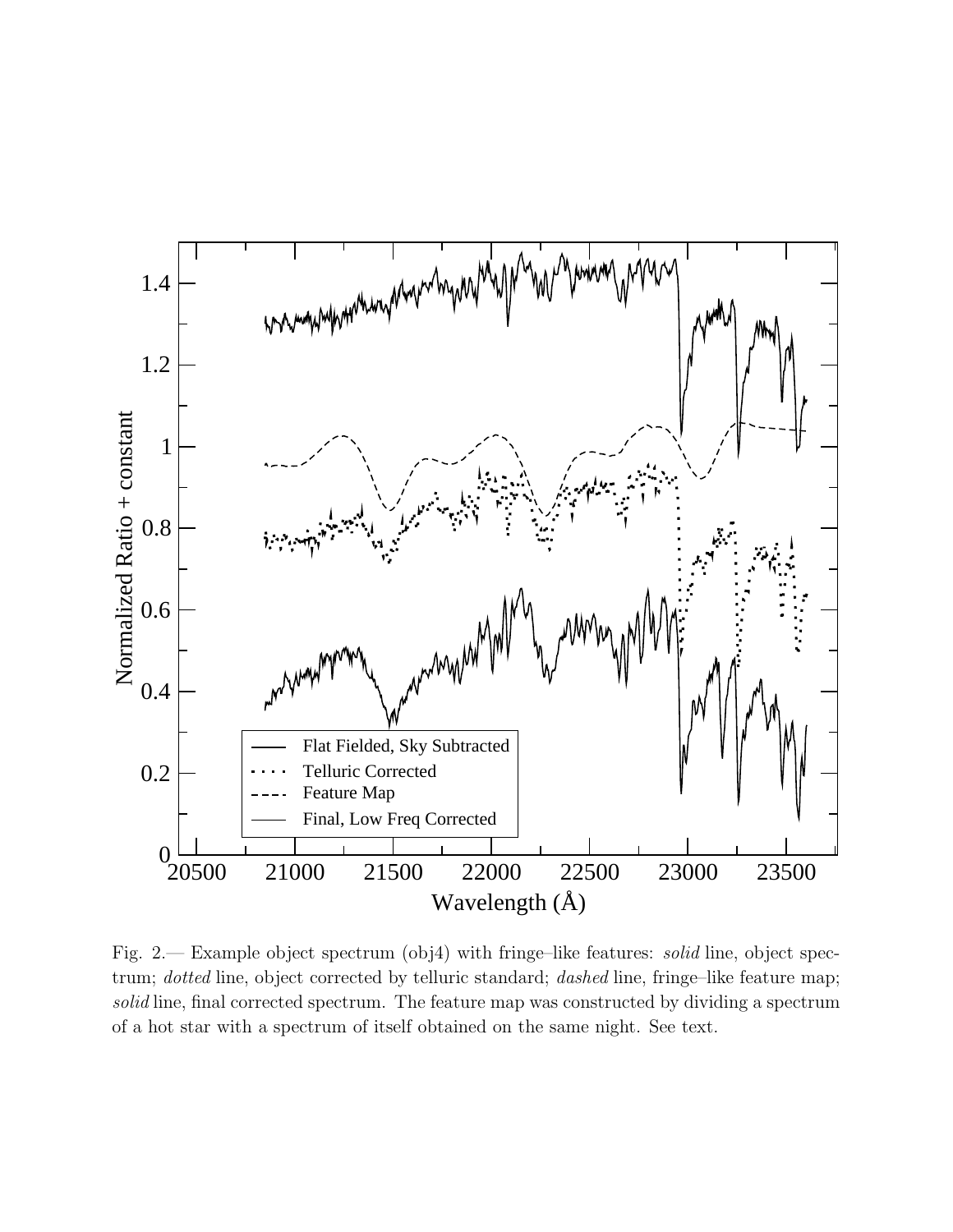<span id="page-20-1"></span>

<span id="page-20-0"></span>Fig. 3.— Objects classified as O–rich based upon their near infrared spectra presented herein. Objects are ordered on J−[8.0] from blue to red (top to bottom, respectively). The spectra exhibit normal M–type or O–rich type features such as Na, Ca, and CO absorption; see text and Table [1.](#page-17-5) The difference between normal O–rich and normal C–rich stars is easily seen by comparing this Figure and Figure [4](#page-21-0) to Figure [5,](#page-22-0) all plotted on the same scale.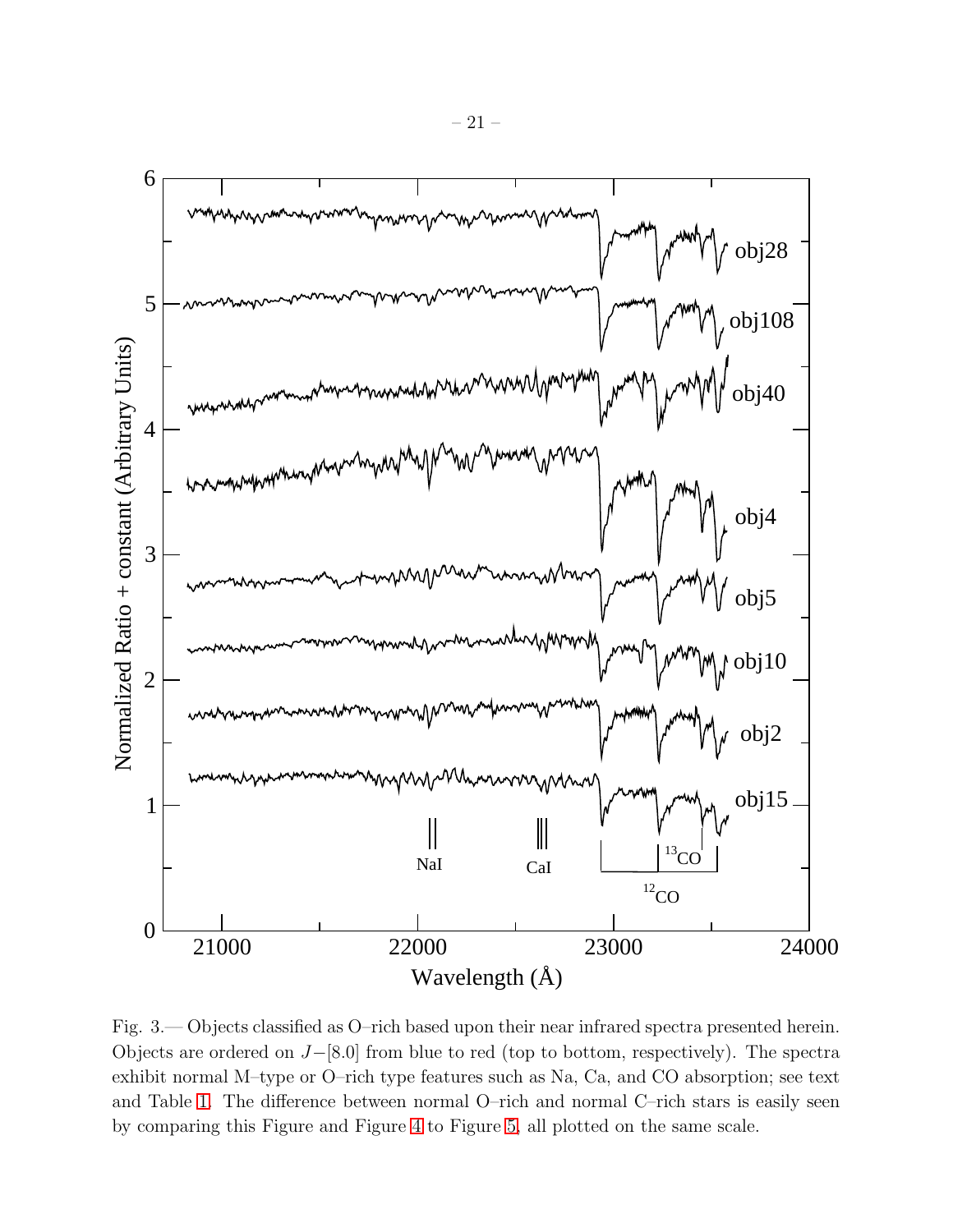<span id="page-21-1"></span>

<span id="page-21-0"></span>Fig. 4.— Same as Figure [3](#page-20-0) but for the remainder of the sample of O–rich stars. These are ordered by J−[8.0] from blue to red (top to bottom, respectively) and all with J−[8.0] more red than the objects in Figure [3;](#page-20-0) see Table [1.](#page-17-5)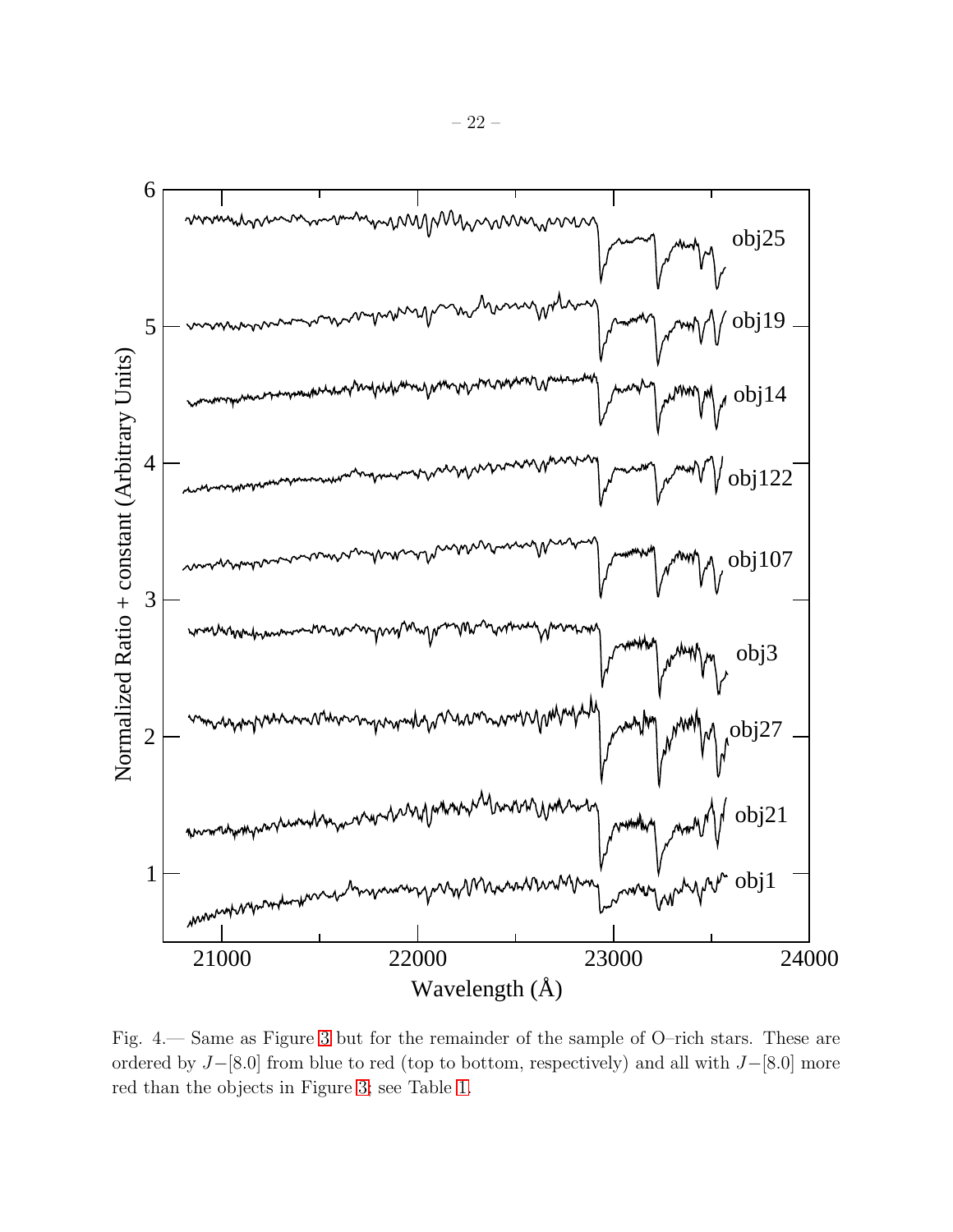<span id="page-22-1"></span>

<span id="page-22-0"></span>Fig. 5.— Same as Figure [3](#page-20-0) but for stars classified herein as C–rich. Positions of the  $\nu =$ 2–4 and 3–5 band heads of CN are show [\(Thompson & Schnopper 1970;](#page-17-13) [Wallace & Hinkle](#page-17-9) [1996\)](#page-17-9).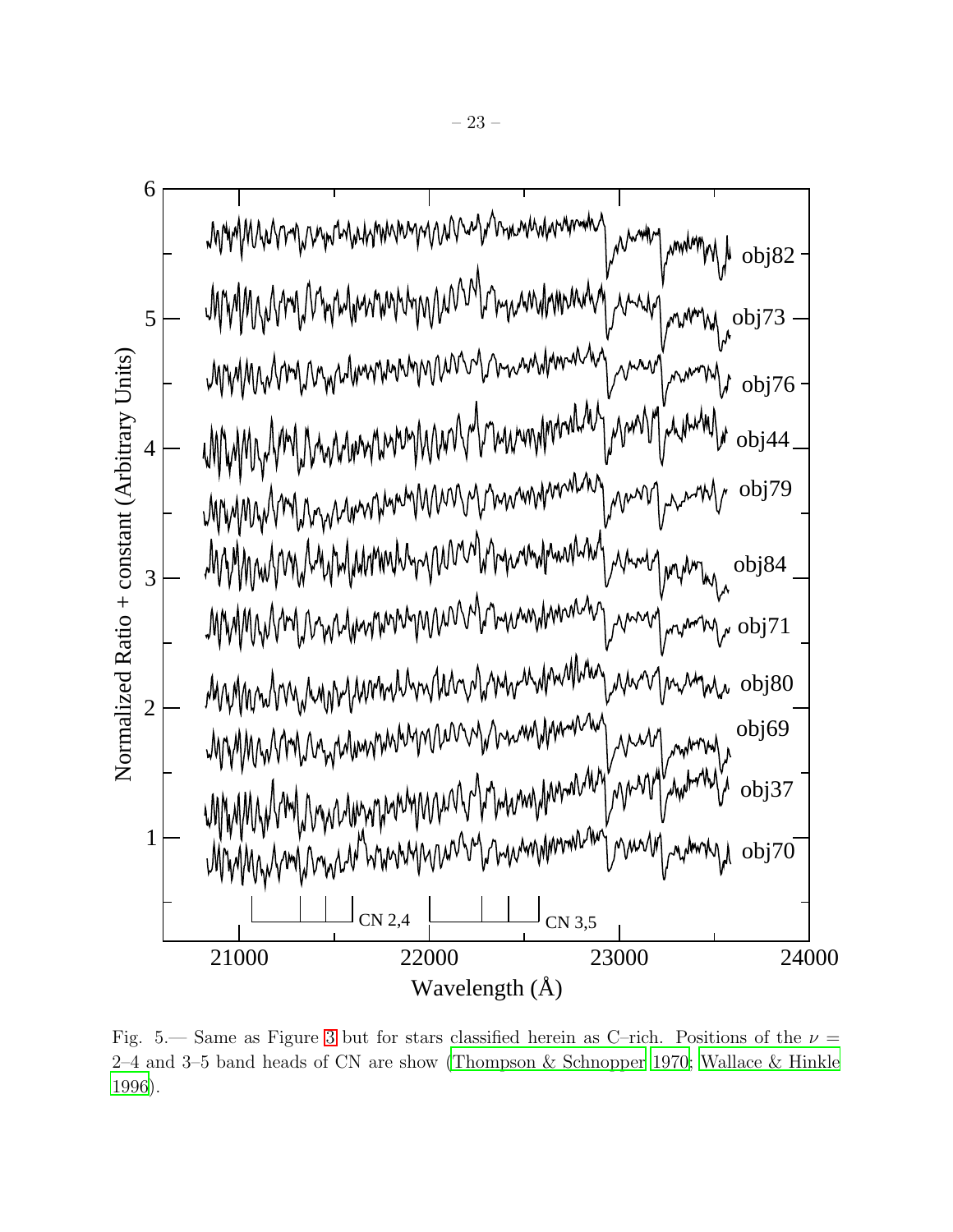<span id="page-23-1"></span>

<span id="page-23-0"></span>Fig. 6.— Extreme asymptotic giant branch (XAGB) stars. Such stars have  $J-[8.0] > 3.1$ ; see text. A feature, possibly due to CN, is seen in most of the objects near 2.26  $\mu$ m. The feature may arise in the extended envelopes of the mass losing stars; see text. Object 94 was selected for observing with the *Spitzer* IRS, but the observation resulted in a different object being observed by Spitzer. Thus no IRS counterpart exists. Object 94 is essentially featureless. The strong fringing in the central part of the spectrum is instrumental; see text.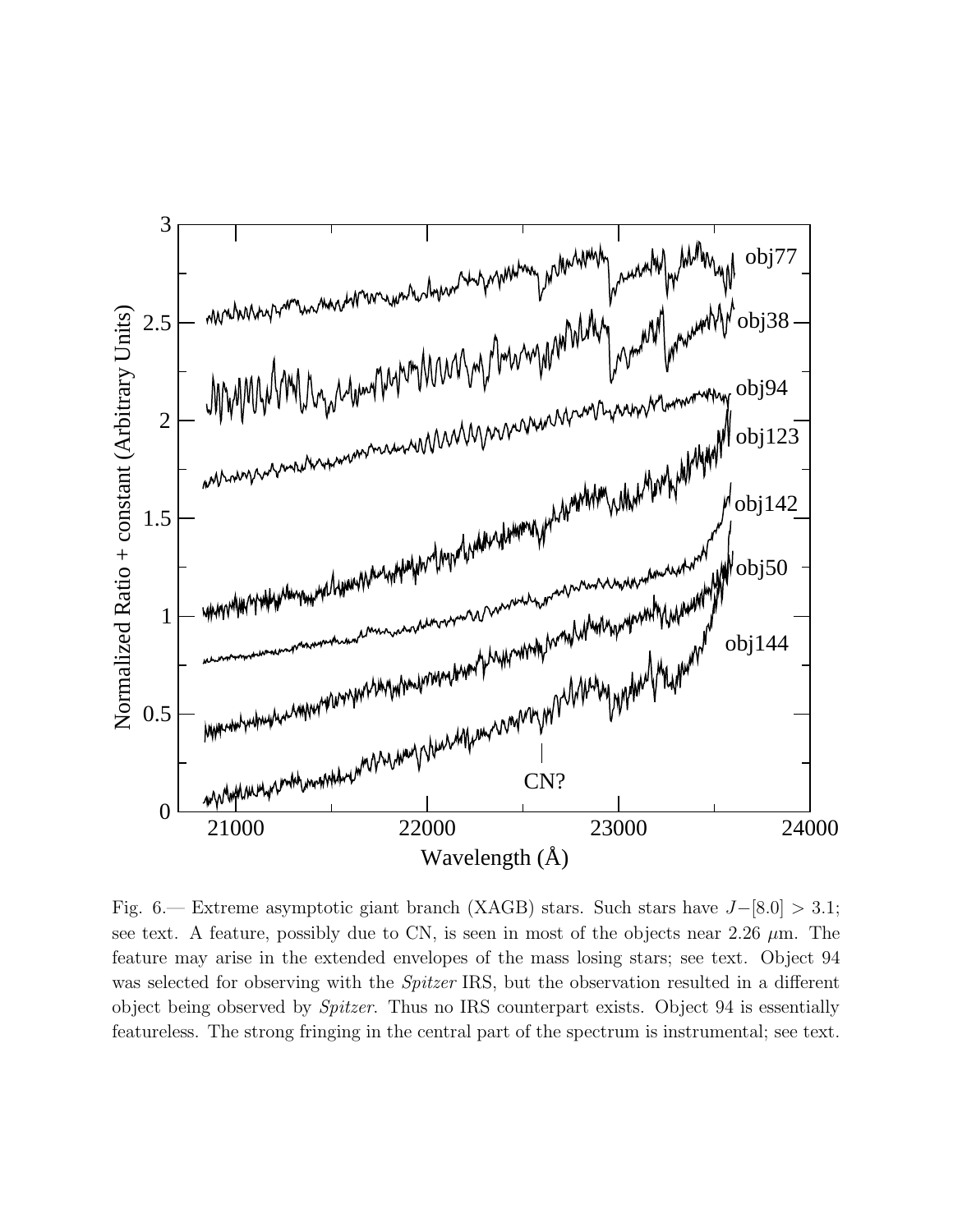<span id="page-24-1"></span>

<span id="page-24-0"></span>Fig. 7.— Objects whose near infrared spectra are not typical of their position in the J−[8.0] vs. [8.0] CMD or are not typical asymptotic giant branch (AGB) stars. Object 7 is a normal O–rich or M–type star that sits above the XAGB sequence in Figure [1;](#page-18-0) see text. Objects 81 and 88 are O–rich post–AGB stars and 88 exhibits CO 2.29  $\mu$ m emission. Object 170 is an external (to the Large Magellanic Cloud) galaxy according to [Woods](#page-17-2) et al. [\(2011\)](#page-17-2), consistent with its position in the CMD [\(Blum et al. 2006\)](#page-15-0).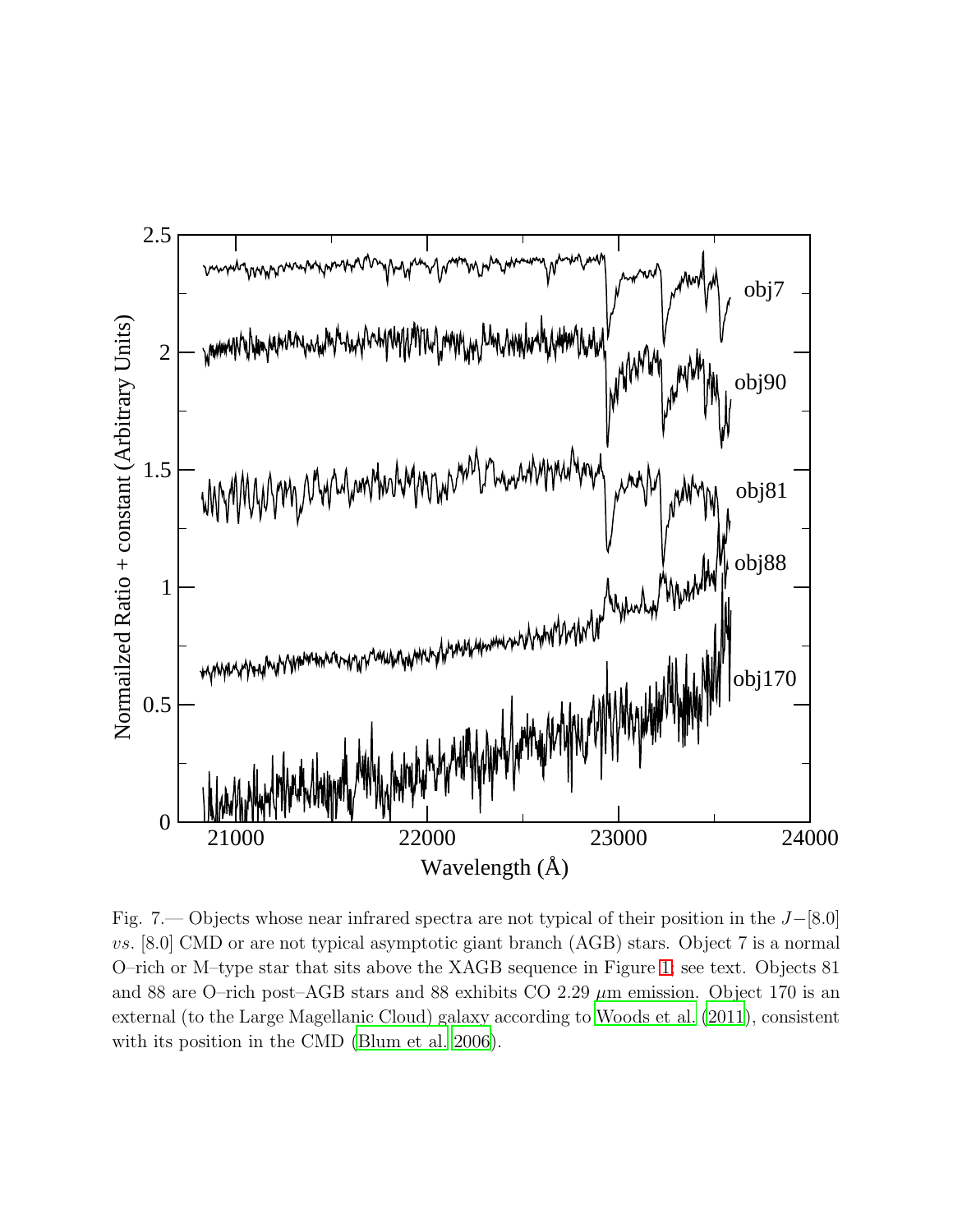

<span id="page-25-0"></span>Fig. 8.— One of the four most extreme AGB stars in our sample, object 123 (black line). The continuum rises steeply to the red. Molecular features appear to be "suppressed′′ or veiled relative to more normal C–rich stars (see Figure [5\)](#page-22-0). A simple combination of a normal C–rich star (object 82, blue line) and a black body of 400 K in equal proportion (red line) match the extreme AGB star very well. The CO feature is veiled and the continuum slope is similar. There is a strong feature at 2.26  $\mu$ m that does not appear in the normal C–rich star. The line may be due to CN; see text. The simple model does not include reddening, so the blackbody is expected to be cooler than it otherwise would be (see text and Figure [11.](#page-28-0) This figure appears in color in the online version of the paper.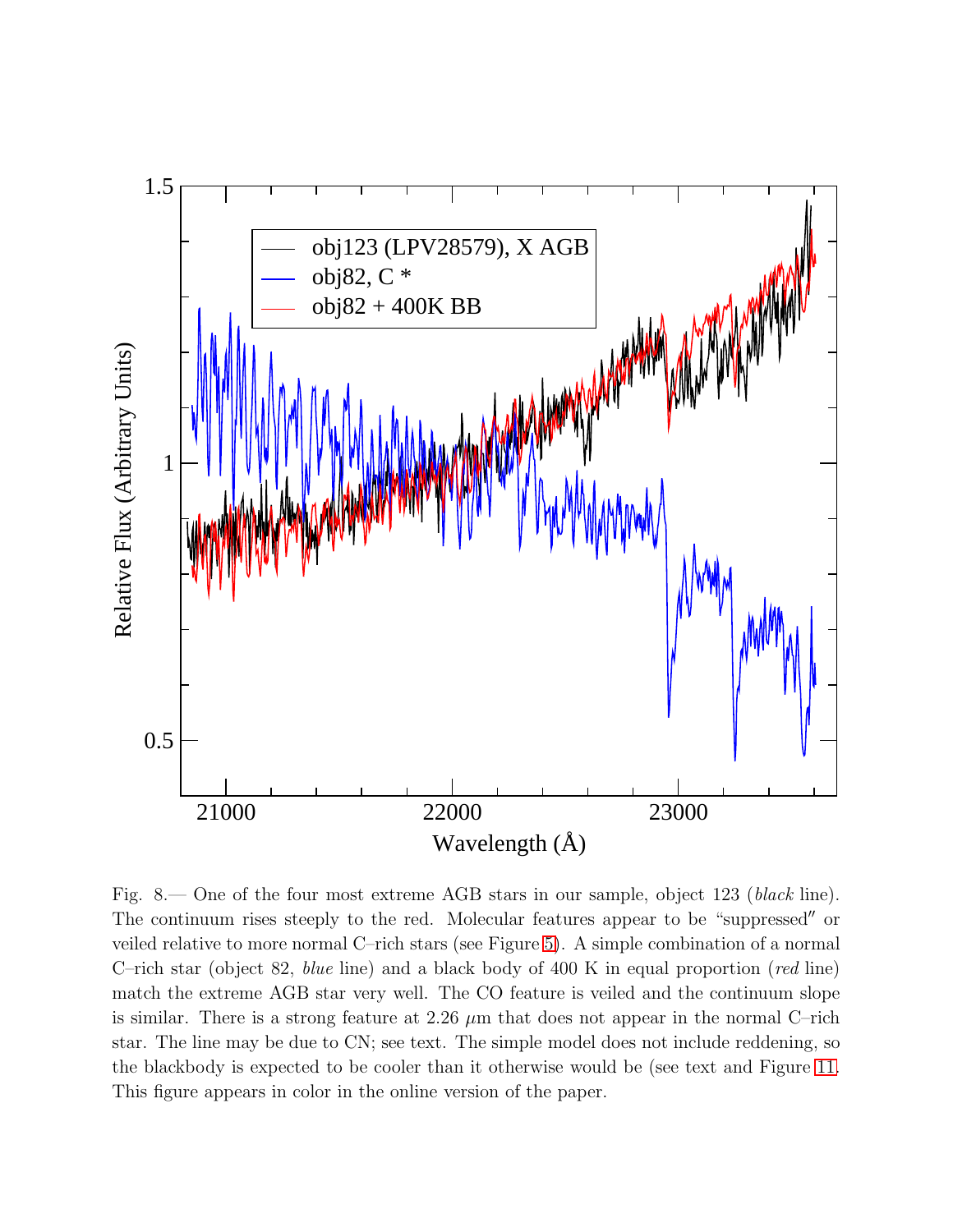

<span id="page-26-0"></span>Fig. 9.— Blow up of the extreme asymptotic giant branch (XAGB) for the J−[8.0] vs. [8.0] color–magnitude diagram shown in Figure [1.](#page-18-0) Object labels are the same as Figure [1.](#page-18-0) The O–rich, C–rich, and XAGB sequences are indicated approximately in the Figure; see text. This figure appears in color in the online version of the paper.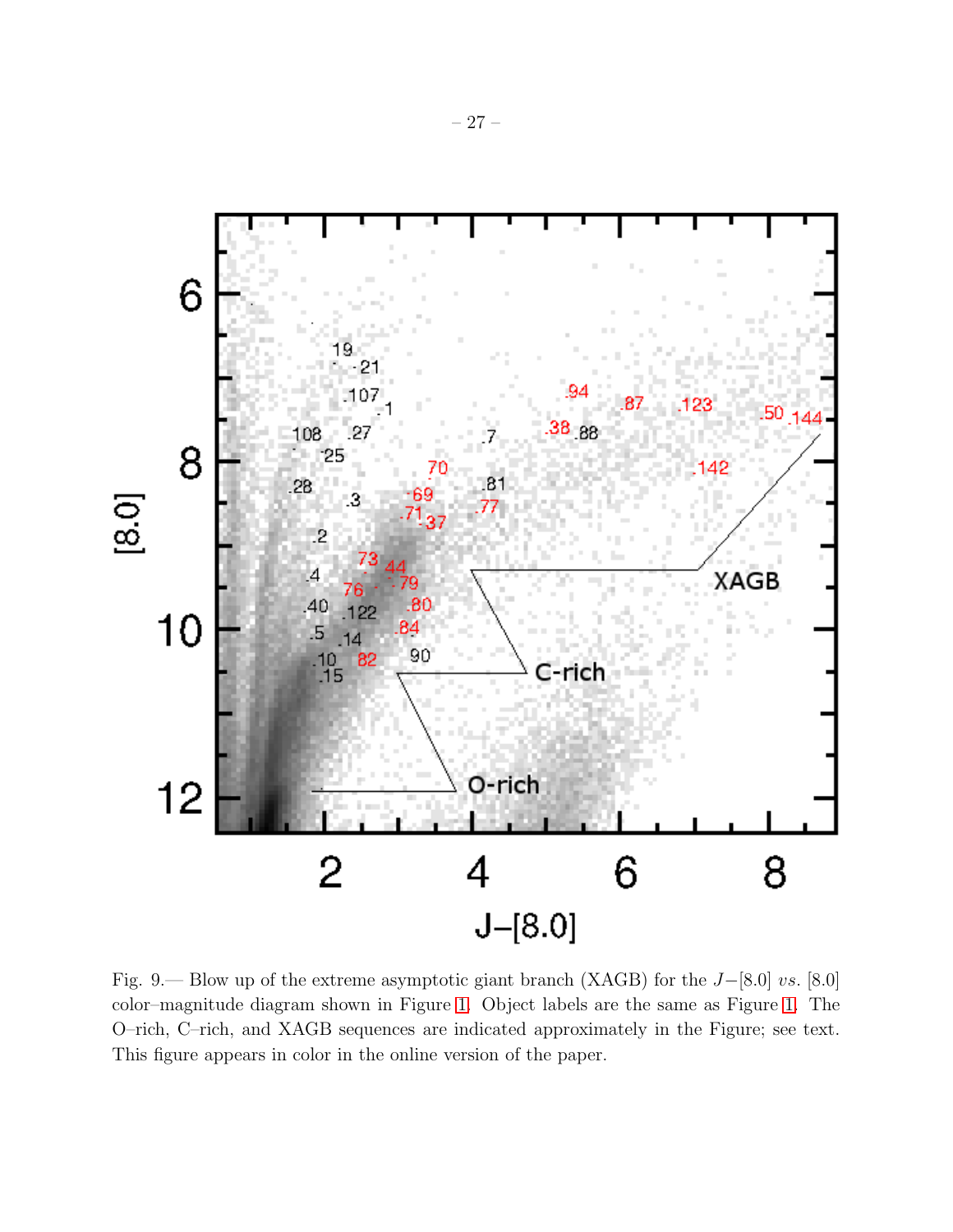

<span id="page-27-0"></span>Fig. 10.— 2Dust models [\(Ueta & Meixner 2003\)](#page-17-10) compared to the observed mean photometry for object 142. The data points show the mean MIPS, IRAC, near infrared (2MASS and IRSF), and visible photometry [\(Zaritsky et al. 2004](#page-17-11)). The dashed red line is the input model photosphere, and the solid red line is the best fit to the mean photometry. Best fits to the mean photometry have optical depth in the SiC 11.3  $\mu$ m line of about 0.3. The range of optical depths represented by the grey lines in the figure is  $0.2 - 0.4$ . These models have core photospheres with  $T_{\text{eff}} = 3000 \text{K}$ ; see text.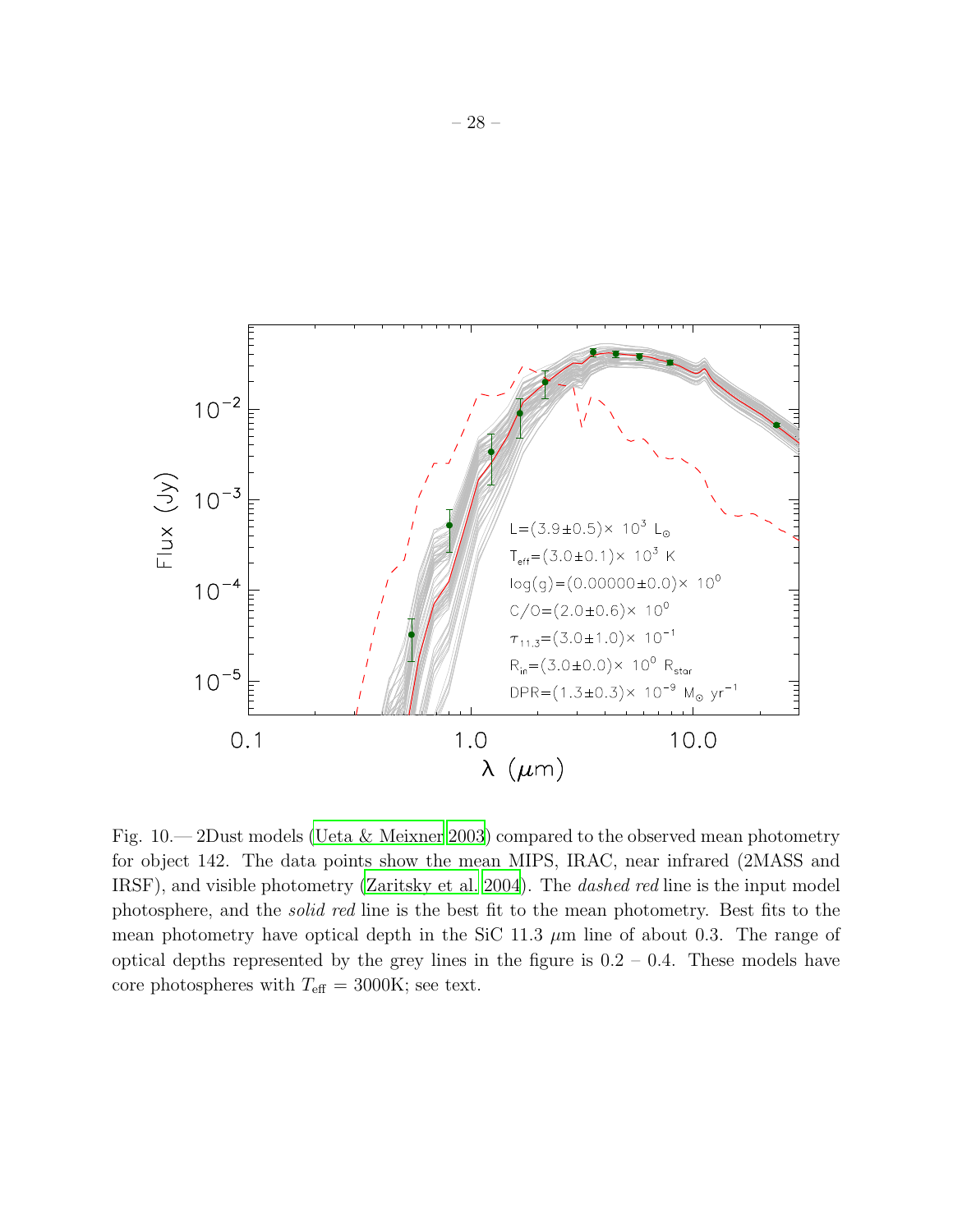– 29 –



<span id="page-28-0"></span>Fig. 11.— 2Dust models [\(Ueta & Meixner 2003](#page-17-10)) and observed fluxes for object 142. Red data points and spectra are compared to the models. Black data points are for reference. The models were constructed with an input photosphere that incorporates the near–infrared spectrum of the normal C–star object 82 (see the Figure *lower* inset which shows the combined emergent spectrum in the near infrared). The squares show the MIPS, IRAC, 2MASS (red), and IRSF (black) photometry. The red and black MIPS/IRAC photometry correspond to SAGE epoch 1 and 2 data respectively. The red curves show the near infrared and SAGE– Spec (IRS) spectra. The MIPS, IRAC, near infrared photometry (2MASS and IRSF), near infrared spectrum and IRS spectrum were all obtained at different times, and thus do not uniquely constrain the models. The best matches to object 142 epoch 1 photometry, 2MASS photometry, and the IRS and near infrared spectra result from models with optical depth near 0.45 in the SiC 11.3  $\mu$ m feature (Figure upper inset). The IRS spectrum has been shifted slightly to match the 24  $\mu$ m SAGE epoch 1 photometry and the near infrared spectrum was set to match the 2MASS  $K_s$  photometry (2.159  $\mu$ m). See text.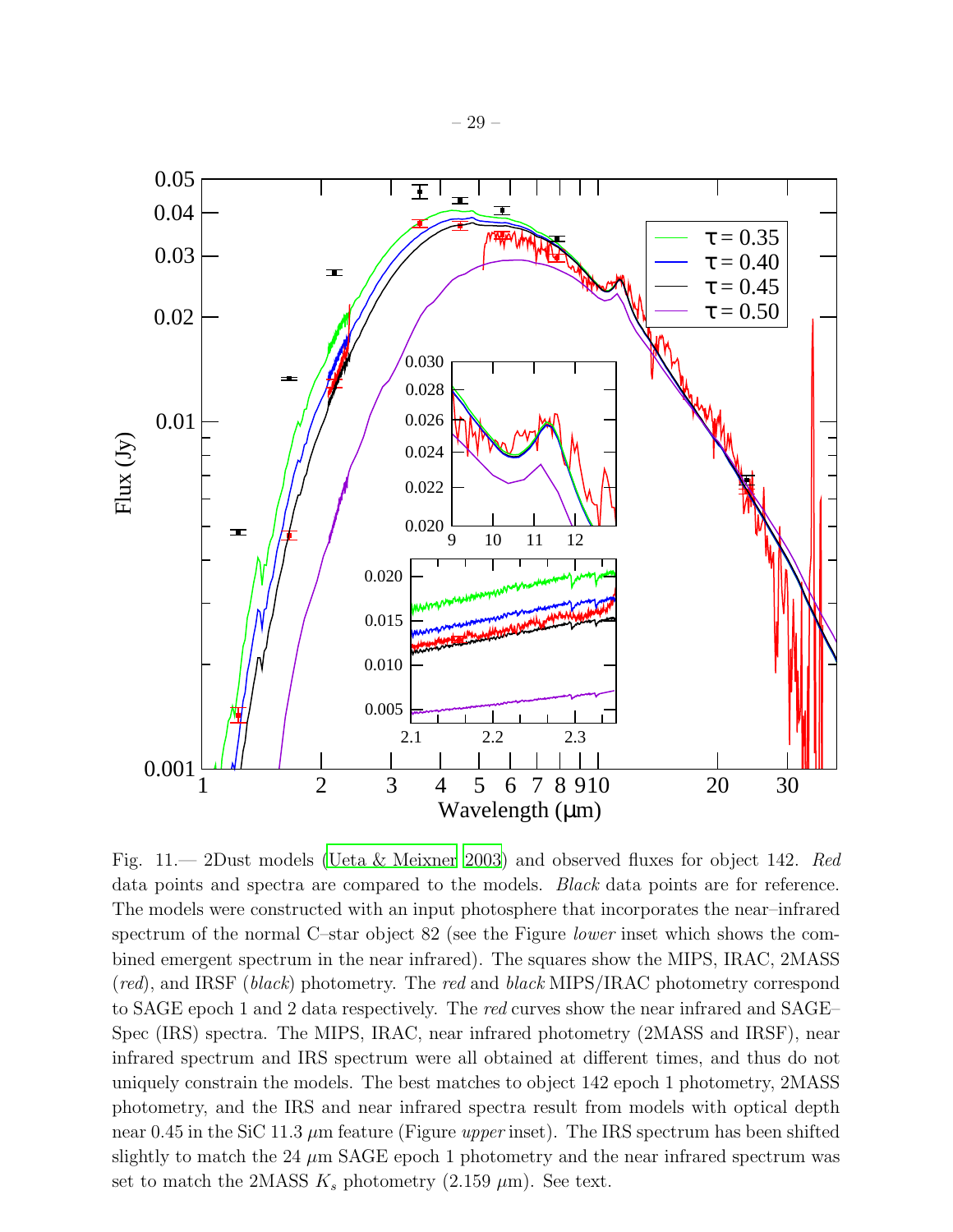

<span id="page-29-0"></span>Fig. 12.— [8.0]−[24] vs. [8.0] color–magnitude diagram (CMD) from the SAGE Survey [\(Meixner et al. 2006\)](#page-16-0). The SAGE–Spec sub–sample of objects observed here are labeled as black for O–rich and red for C–rich stars. The density of objects has a maximum of 11 sources per  $0.02$  mag  $\times$   $0.02$  mag bin. This figure appears in color in the online version of the paper.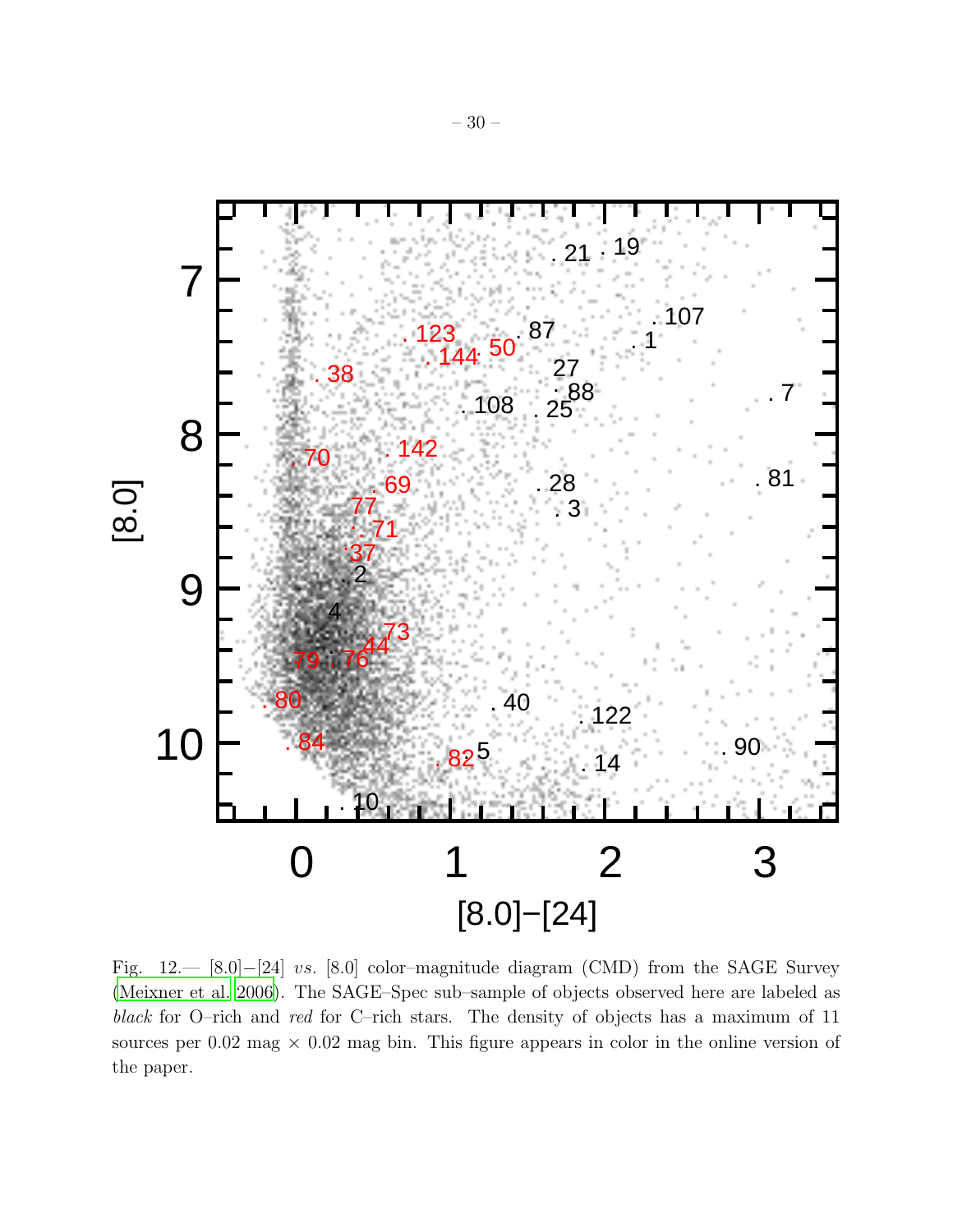Table 1. SAGE–Spec Targets

| Object         | K                   | $J-[8.0]$ | [8.0] | $[8.0]$ - $[24]$ | [24]     | SSID <sup>a</sup> | Other Name <sup>b</sup>        | $\text{CMD Type}^c$ | NIR <sup>d</sup>  | $\operatorname{PSC}^{\operatorname{e}}$ |
|----------------|---------------------|-----------|-------|------------------|----------|-------------------|--------------------------------|---------------------|-------------------|-----------------------------------------|
| 28             | 8.83                | 1.50      | 8.37  | 1.55             | 6.82     | 129               | NGC 2004 Wes 6-14              | <b>RSG</b>          | O star            | RSG                                     |
| 108            | 8.41                | 1.55      | 7.87  | 1.06             | 6.80     | 122               | HV 5879                        | <b>RSG</b>          | O star            | RSG                                     |
| 40             | 10.23               | 1.71      | 9.79  | 1.26             | 8.54     | 143               | SSTISAGEMC J053343.98-705901.9 | $B O^*$             | O star            | OAGB                                    |
| 4              | 9.88                | 1.74      | 9.42  | 0.21             | 9.21     | 178               | SSTISAGEMC J054314.12-703835.1 | $B O^*$             | O star            | OAGB                                    |
| 5              | 10.68               | 1.79      | 10.11 | 1.08             | 9.02     | 197               | SSTISAGEMC J060053.62-680038.8 | $B O^*$             | O star            | OAGB                                    |
| 10             | 10.99               | 1.83      | 10.44 | 0.28             | 10.16    | 13                | SSTISAGEMC J045309.39-681710.8 | $O^*$               | O star            | OAGB                                    |
| $\overline{2}$ | 9.52                | 1.84      | 8.96  | $0.29\,$         | 8.68     | 173               | <b>WHO G 494</b>               | $B O^*$             | O star            | OAGB                                    |
| 15             | 11.28               | 1.91      | 10.62 | 1.40             | 9.22     | 89                | SSTISAGEMC J052014.24-702931.0 | $N O^*$             | O <sub>star</sub> | OAGB                                    |
| 25             | 8.74                | 1.95      | 7.89  | 1.53             | 6.36     | 170               | NGC 2100 Robb $4\,$            | RSG                 | O star            | <b>RSG</b>                              |
| 19             | 7.74                | 2.10      | 6.84  | 1.97             | 4.87     | 27                | MSX LMC 1271                   | RSG                 | O star            | RSG                                     |
| 14             | 11.08               | 2.17      | 10.19 | 1.84             | 8.35     | 91                | SSTISAGEMC J052051.83-693407.6 | $O^*$               | O <sub>star</sub> | OAGB                                    |
| 122            | 10.87               | 2.23      | 9.88  | 1.83             | 8.05     | 159               | SSTISAGEMC J053945.40-665809.4 | $O^*$               | O star            | OAGB                                    |
| 107            | 8.34                | 2.25      | 7.29  | 2.30             | 4.99     | 147               | HV 2700                        | RSG                 | O star            | <b>RSG</b>                              |
| 3              | $\,9.53$            | 2.28      | 8.54  | 1.67             | 6.87     | 61                | SSTISAGEMC J051059.07-685613.7 | $O^*$               | O star            | OAGB                                    |
| 27             | 8.82                | 2.30      | 7.73  | 1.66             | 6.06     | 172               | W61 6-57                       | RSG                 | O star            | RSG                                     |
| 21             | 8.05                | 2.38      | 6.88  | 1.65             | 5.23     | 135               | NGC 2011 SAGE IRS $1$          | RSG                 | O star            | <b>RSG</b>                              |
| $82\,$         | 11.13               | 2.44      | 10.15 | $0.90\,$         | $9.26\,$ | 132               | <b>KDM 4665</b>                | $C^*$               | C <sub>star</sub> | CAGB                                    |
| 73             | 10.40               | 2.51      | 9.34  | 0.48             | 8.86     | 120               | OGLE 052825.96-694647.4        | $C^*$               | C <sub>star</sub> | CAGB                                    |
| 76             | 10.45               | 2.66      | 9.51  | 0.21             | 9.29     | 136               | <b>KDM 4718</b>                | $C^*$               | C <sub>star</sub> | CAGB                                    |
| $\mathbf{1}$   | 8.78                | 2.69      | 7.44  | 2.17             | 5.28     | 165               | MSX LMC 947                    | $O^*$               | O star            | OAGB                                    |
| 44             | 10.43               | 2.84      | 9.43  | $0.35\,$         | 9.08     | 83                | SSTISAGEMC J051832.64-692525.5 | $C^*$               | C <sub>star</sub> | CAGB                                    |
| 79             | 10.69               | 2.91      | 9.49  | $-0.02$          | 9.51     | 23                | <b>KDM 1238</b>                | $C^*$               | $\mathrm C$ star  | CAGB                                    |
| 84             | 11.42               | 2.94      | 10.05 | $-0.07$          | 10.12    | $57\,$            | <b>KDM 2187</b>                | $C^*$               | C <sub>star</sub> | CAGB                                    |
| 71             | $\boldsymbol{9.95}$ | 3.00      | 8.67  | 0.40             | 8.27     | 33                | <b>LMC BM 12-14</b>            | $C^*$               | $\mathrm C$ star  | CAGB                                    |
| 80             | 11.01               | 3.10      | 9.78  | $-0.22$          | 10.00    | 49                | SSTISAGEMC J050629.61-685534.9 | $C^*$               | $\mathrm C$ star  | CAGB                                    |
| 69             | 9.69                | 3.10      | 8.38  | 0.49             | 7.90     | 31                | <b>KDM 1691</b>                | $B C^*$             | C <sub>star</sub> | CAGB                                    |
| 90             | 12.18               | 3.16      | 10.08 | 2.75             | 7.33     | 157               | HV 12631                       | Below $C^*$         | O rich— $e$       | RV Tau                                  |
| 37             | 10.03               | 3.27      | 8.75  | $0.30\,$         | 8.45     | 12                | <b>KDM 764</b>                 | $\mathrm{C}^*$      | $\mathrm C$ star  | CAGB                                    |